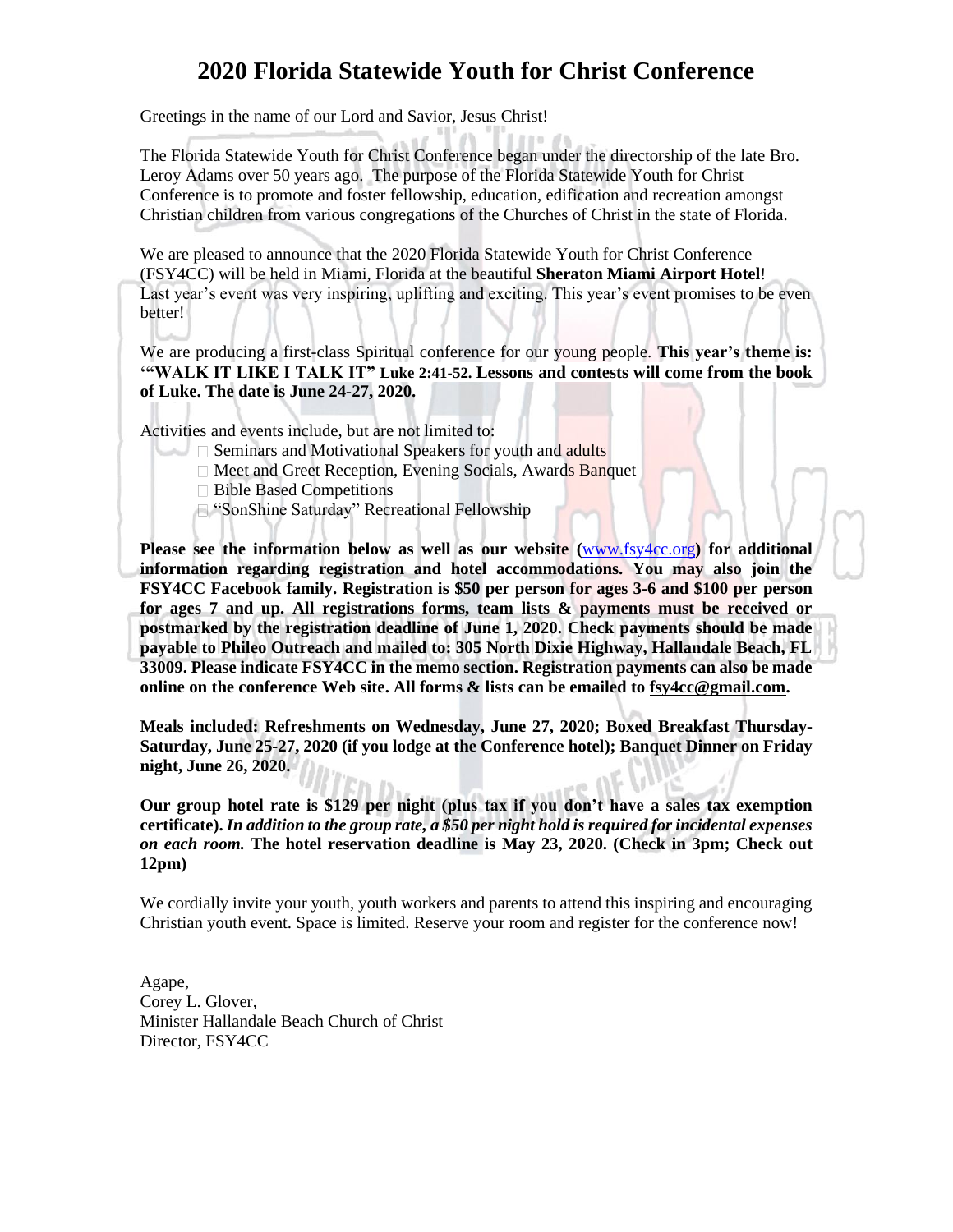## **Table of Contents**

## **Competition Rules**

## **Registration Forms**

## Team Forms & Etc.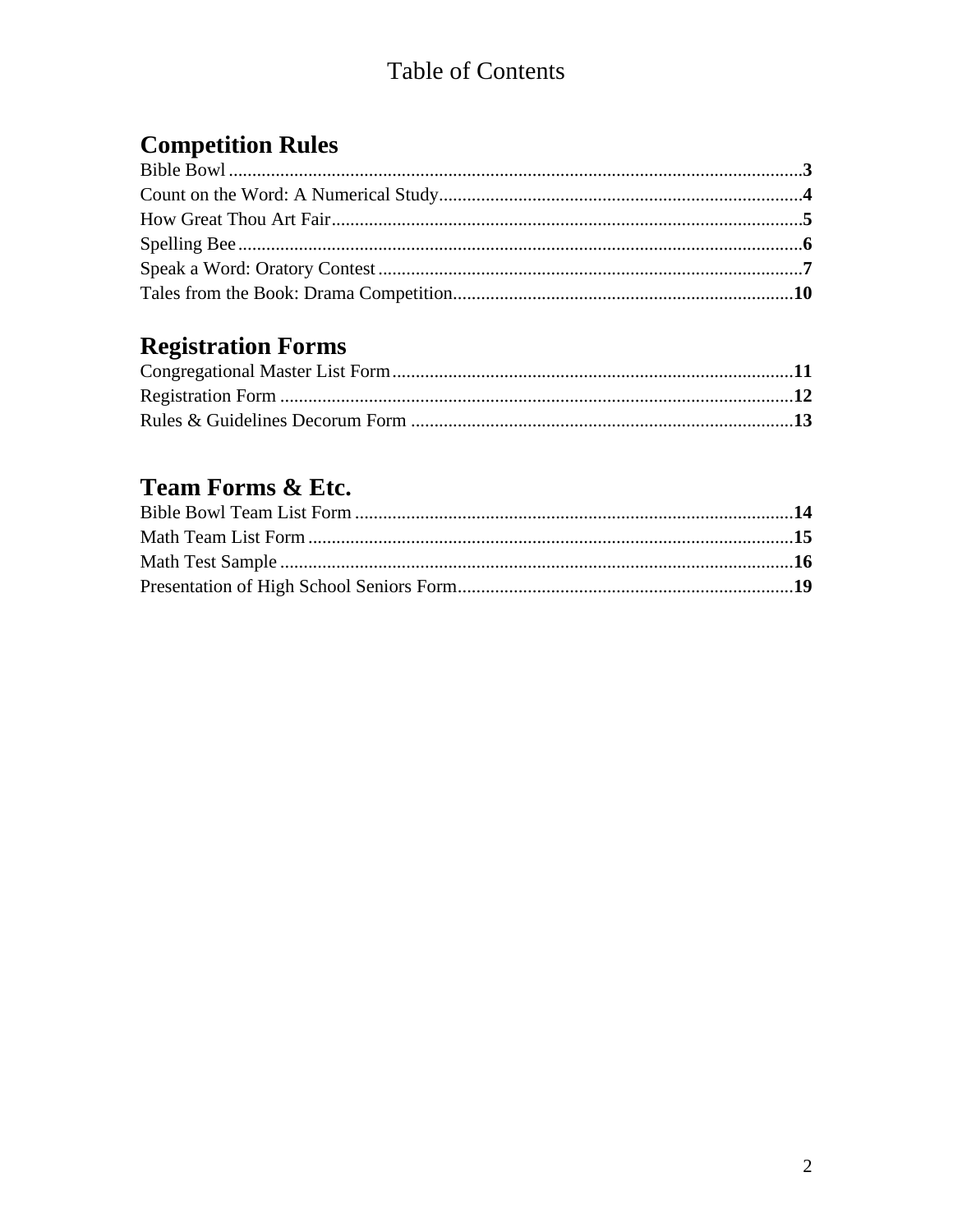## **Florida Statewide Youth for Christ BIBLE BOWL PROCEDURE**

**PURPOSE:** To encourage study and honor biblical knowledge among the youth in the body of Christ. That the youth may realize the words of God are applicable to their lives. STUDENT OBJECTIVE*:* to demonstrate knowledge of the Bible book assigned **(***LUKE*  **NKJV)** for the competition through achieving the highest team score.

**STRATEGY:** A book of the Bible will be assigned by those of the conference. When that book is assigned the questions for the competition will be selected from the book or books assigned. There will be no advanced study questions given for any ages. All areas of the assigned books are fair play for all ages. Questions will be styled as multiple choices.

**MATERIALS:** Alpha flash cards for each member of participating teams. **NKJV** Bible Based Questions; timer; score sheets and judges (1 judge for every team that will participate).

**TEAMS:** A team consists of 4 persons. Although Congregation may have more than one (1) team per age category, each participant may only be on one (1) Bible Bowl team.

**COMPETITION INSTRUCTIONS:** Teams must be ready to participate at the assigned time. If all members are not present when called, the team must participate with those who are present. A substitute may be added if a member is missing, but that substitute must remain for the entire competition.

- 1. The Bible Bowl for ages 5-7 will consist of a minimum of 25 questions.
- 2. The Bible Bowl for ages 8–19 will consist of a minimum of 50 questions.
- 3. The teams (and audience if room allows) will face the reader.
- 4. Questions will be multiple choice and are to be answered by each team member as follows:
	- A. A set of alpha answer cards  $(A, B, C, D)$  will be provided for each team member. Each team member will display their answer card when called by the person reading the questions. Team members may NOT confer with one another.
	- B. The judge will mark each member's answer on the score sheet (one point will be given for each correct answer).
- 5. Computer projector will be used to show the questions and answer choices on a large screen. Questions will be read only one time.

\*Sample Questions will be available January 14, 2020 on [www.fsy4cc.org](http://www.fsy4cc.org/)

- Age Groups Categories:
	- $\Box$  5-7 years
	- $\Box$  8-10 years
	- $\Box$  11-13 years
	- $\Box$  14-19 years

Only the top 3 teams for each age category will be called by name to the stage during the awards ceremony.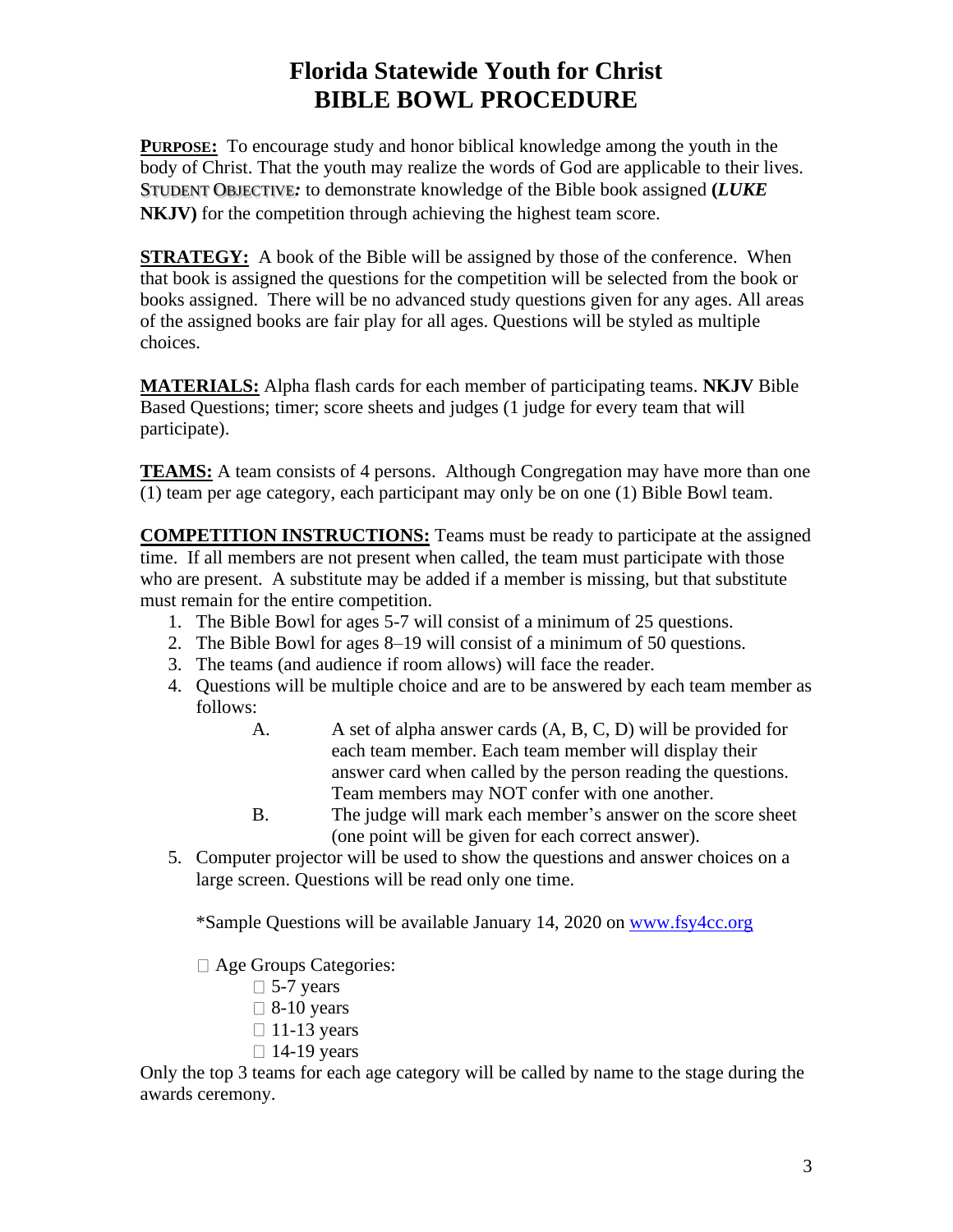## **Florida Statewide Youth for Christ COUNT ON THE WORD: A NUMERICAL STUDY**

#### **PURPOSE**

Count on the Word is a competitive activity that requires participants to utilize biblical knowledge and math skills. Ideally, this event will enhance participants' biblical knowledge, promote healthy and cooperative teamwork, encourage spiritual and academic excellence, and illustrate to each participant how to use their talents for the Lord.

#### **EVENT PARTICIPATION**

A. There will be two competitions:

Middle School Competition  $(6<sup>th</sup>-8<sup>th</sup> \text{ grade})$ 

High School Competition  $(9<sup>th</sup>-12<sup>th</sup>$  grade)

B. All participants must pre-register in teams of no less than 2 and/or no more than 5 persons.

C. Each congregation may only register one team per competition. (For example: Carolina Church of Christ may only have one middle school team and one high school team.)

#### **EVENT RULES AND GUIDELINES**

A. Each team will have 30 minutes to search for and locate numbers in the Bible.

B. To obtain the answer, participants are required to complete a series of mathematical equations limited to addition, subtraction, multiplication, and division. (See example below.)

C. Teams should bring their own bible (NKJV). Calculators will be provided.

D. The team who correctly answers each question in the least amount of time wins.

E. In the event of a tie, teams will answer additional math questions, following the same format,

F. 1 Winning team, from each competition will be announced at the Banquet/Awards Ceremony.

*\*A complete Sample Test can be found on page 16 of this packet*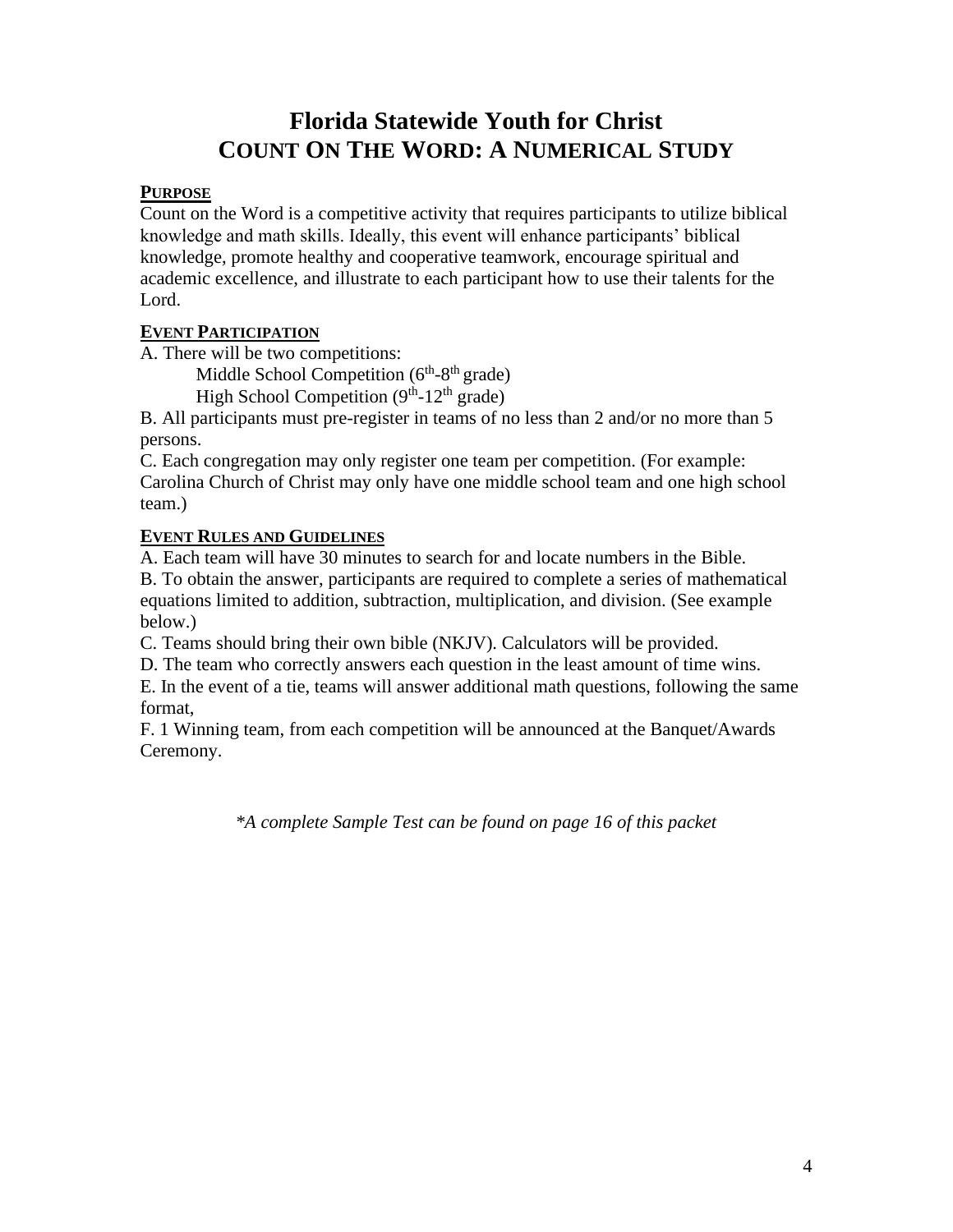## **Florida Statewide Youth for Christ HOW GREAT THOU…ART FAIR**

#### **PURPOSE**

This competition offers youth an opportunity to use their talents, skills, and artistic abilities via art to communicate a biblical message related to the annual conference theme. All projects submitted must be strictly biblical in nature.

#### **EVENT PARTICIPATION**

A. Art Fair is an individual event. While adult guidance is appreciated, the creation and production of the artwork must be the responsibility of the youth.

Age Groups Categories:

- $\Box$  5-7 years
- $\Box$  8-10 years
- $\Box$  11-13 years
- $\Box$  14-19 years

B. Individuals may only submit one entry under the following:

**Drawing/Sketching**: Pen/Ink, Pastel, Chalk, Crayon, Charcoal Stick and Pencil, Graphite Pencil, and Colored Pencil

**Painting:** Oil, Tempera, Watercolor, Acrylic, and Airbrush **Graphic Skills:** Photoshop, Illustrator, and other graphic programs.

#### **EVENT RULES AND GUIDELINES**

Entries will be judged for construction, content and creativity.

A. Construction (Type of Material): Effective Use of Materials, Workmanship should reflect the thought and time that the artist took in creating the piece, as well as overall quality, including neatness, composition and completeness.

B. Content (Topic of Work): Emphasis should be on glorifying God, serving others and imitating Christ. Artwork should adequately reflect the theme of the convention.

C. Creativity (Design): Originality – uniqueness Design – layout, neatness, organization

#### **GENERAL RULES FOR CONSTRUCTION, CONTENT AND CREATIVITY**

A. The artwork entries for Painting and Drawing/Sketching must be at least 8 1/2" x 11" but must not exceed 16" x 20". Entries that do not meet the size requirements previously stated shall be deducted five points.

B. Entries are NOT to be matted or framed to allow for concentration on the artwork and not the embellishments. A penalty deduction of five points will be applied to entries with frames and/or mattes.

C. No "paint by numbers" will be accepted. No copyrighted figures (such as cartoon figures) may be used, unless written permission is acquired

D. Neither the student's name nor congregation should appear on the face of the entry. Names must be placed on the back of entry.

**All participants must have their projects registered and displayed by Thursday at 11am. Groups are responsible for picking up all artwork by 10pm on Friday. Items left behind will usually be discarded in the trash by the hotel staff.**

Only the top 3 participants for each age category will be called by name to the stage during the awards ceremony.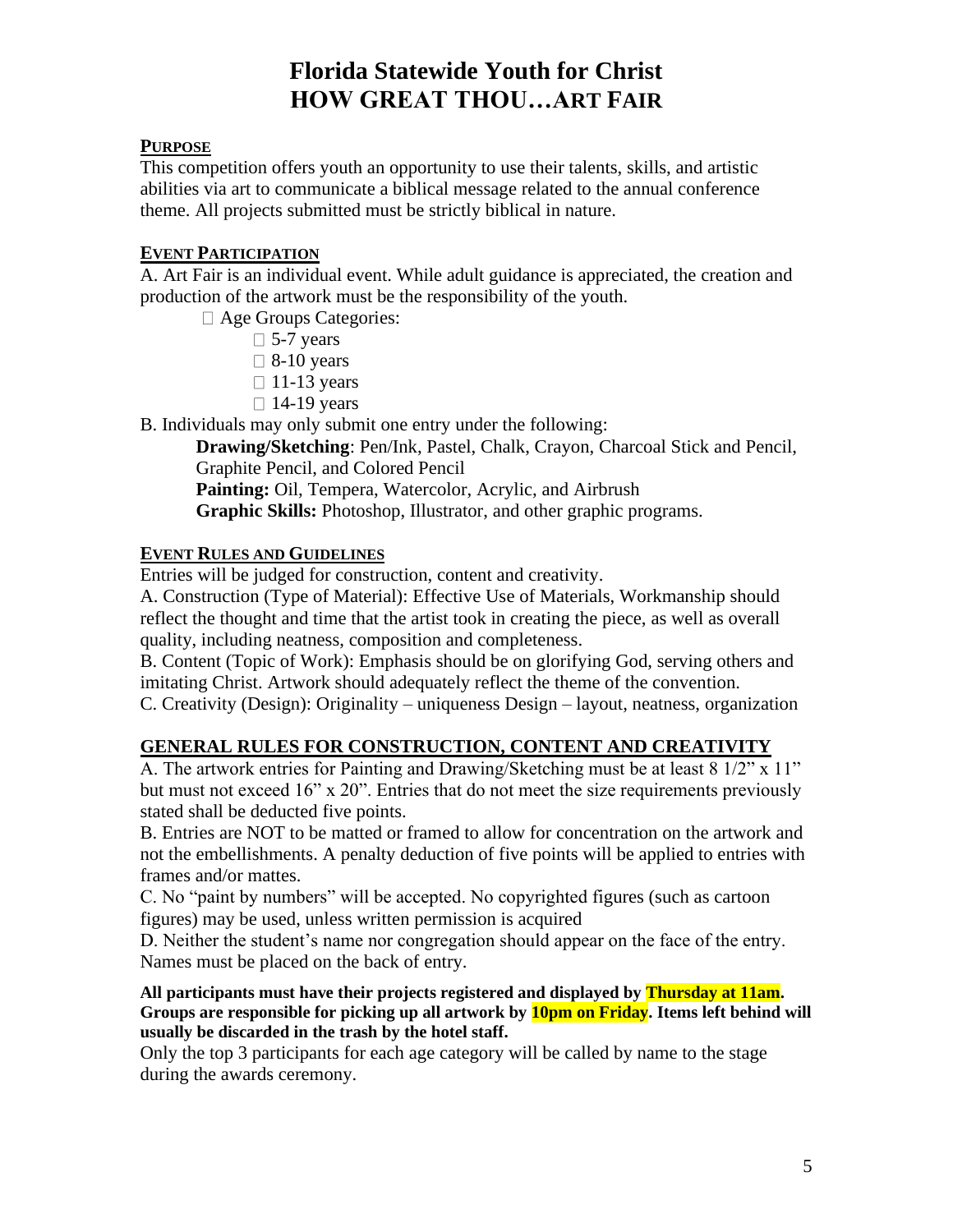## **Florida Statewide Youth for Christ SPELLING BEE**

#### **PURPOSE**

TO help the youth improve their spelling, increase their vocabularies, learn concepts, and develop correct English usage that will help them all their lives.

#### *SPELLING BEE Structure*

#### **SPELL MASTER**

- $\Box$  Pronounces each word clearly directly to each contestant
- $\Box$  Provides contestant definition, give words in a sentence and other information on word upon speller's request

#### **HEAD JUDGE**

- $\Box$  When words are misspelled the head Judge will ring the bell once to indicate that the speller has spelled the word incorrectly.
- $\Box$  Will verbally indicate when word is spelled correctly.
- $\square$  Provides the Spell Master with tie breaker words.

#### **JUDGE**

- □ Timekeeper
- □ Follows Spell Master word list
- □ Records all words

#### **SPELLER**

- $\Box$  Must pronounce words before and after spelling word
- $\square$  Speller has 1 minute to pronounce and spell words
- $\Box$  Speller is not allowed to retract the spelling of a word once spelling has begun.
- $\Box$  Speller must state capitalized words as such.
	- *Example:* Capernaum—Capital C-a-p-e-r-n-a-u-m

#### **GENERAL INFO**

- $\Box$  All participants must be registered with the FSY4CC to participate.
- $\Box$  The Spelling Bee will have a "Miss & Out" Format.
- □ Age Groups:
	- $\Box$  5-7 years
	- $\Box$  8-10 years
	- $\Box$  11-13 years
	- $\Box$  14-19 years

*Please note that the ENTIRE COMPETITION BOOK OF THE BIBLE (LUKE) is fair game for the words used in the Spelling Bee competition. Therefore, although a list of words may be provided it is NOT all inclusive.*

Only the top participant will be called by name to the stage during the awards ceremony.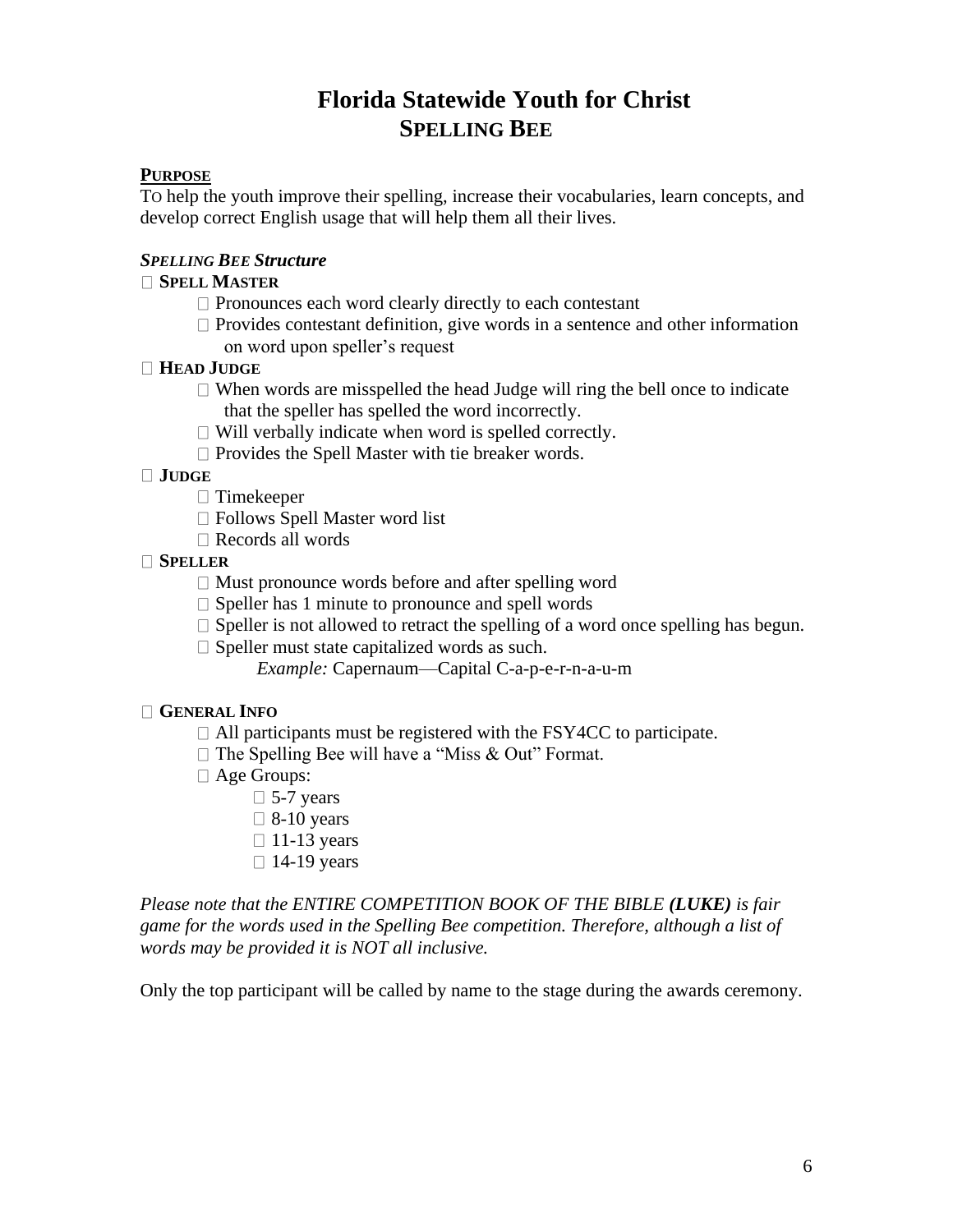## **Florida Statewide Youth for Christ SPEAK A WORD: ORATORICAL COMPETITION**

#### **PURPOSE**

To provide a challenge to students to excel in public speaking and encourage high standards in speech content, organization and delivery. Public speaking is one of the greatest fears among Americans. It is proven that if a person learns to speak in public before they learn to fear it, then they will carry the talent with them for the rest of their life. Public speaking is a talent that will propel all professions and walks of life. Through participation in this event, students will learn to demonstrate the simple elegance of persuasive speech without the aid of modern technologies.

#### **EVENT PARTICIPATION**

A. The Oratory competition will be held for the following age group categories:

- $\square$ 8-10 years old
- $\Box$ 11-13 years old
- $\Box$ 14-18 years old
- B. The young men and young ladies will make their presentations in separate rooms, and they will also be judged separately.

Only the top 3 participants for each age category will be called by name to the stage during the awards ceremony.

#### **EVENT RULES AND GUIDELINES**

A. The speech shall be related to the current year's Conference theme. The speech does not have to specifically quote the theme.

B. Participants may receive help in the preparation of their speech. Since one of the goals of participating in Speech is to learn how to research and write speeches, the amount of adult help should decrease as the student gets older. Review of the speech and suggestions by parents or mentors are parts of the process, but the students should do progressively more work on the speeches as they grow through the program.

C. Time Limits and Penalties

#### 1. **Speeches will be three to six minutes in length for all participants.**

2. Participants going over or under the time limit shall not be cautioned, but will be penalized two points for one to 30 seconds over or under; four points for 31 to 60 seconds over or under; etc.

3. Students reading entirely from a script will be penalized three points.

D. Identification of Participants

1. Participants shall not be introduced by name or by congregation.

2. Each participant will draw a number for the position in which he or she will speak. The number drawn shall be his or her identification. The participant's name, home congregation and even geographical origins should not be known to the judges. Any self-identification by the participants, including apparel, shall be penalized three points.

E. In the case of a tie (for placement only), the individuals with identical scores will be asked to give their speeches again at a separate time. Only the top three students will be called by name to the stage during the awards ceremony.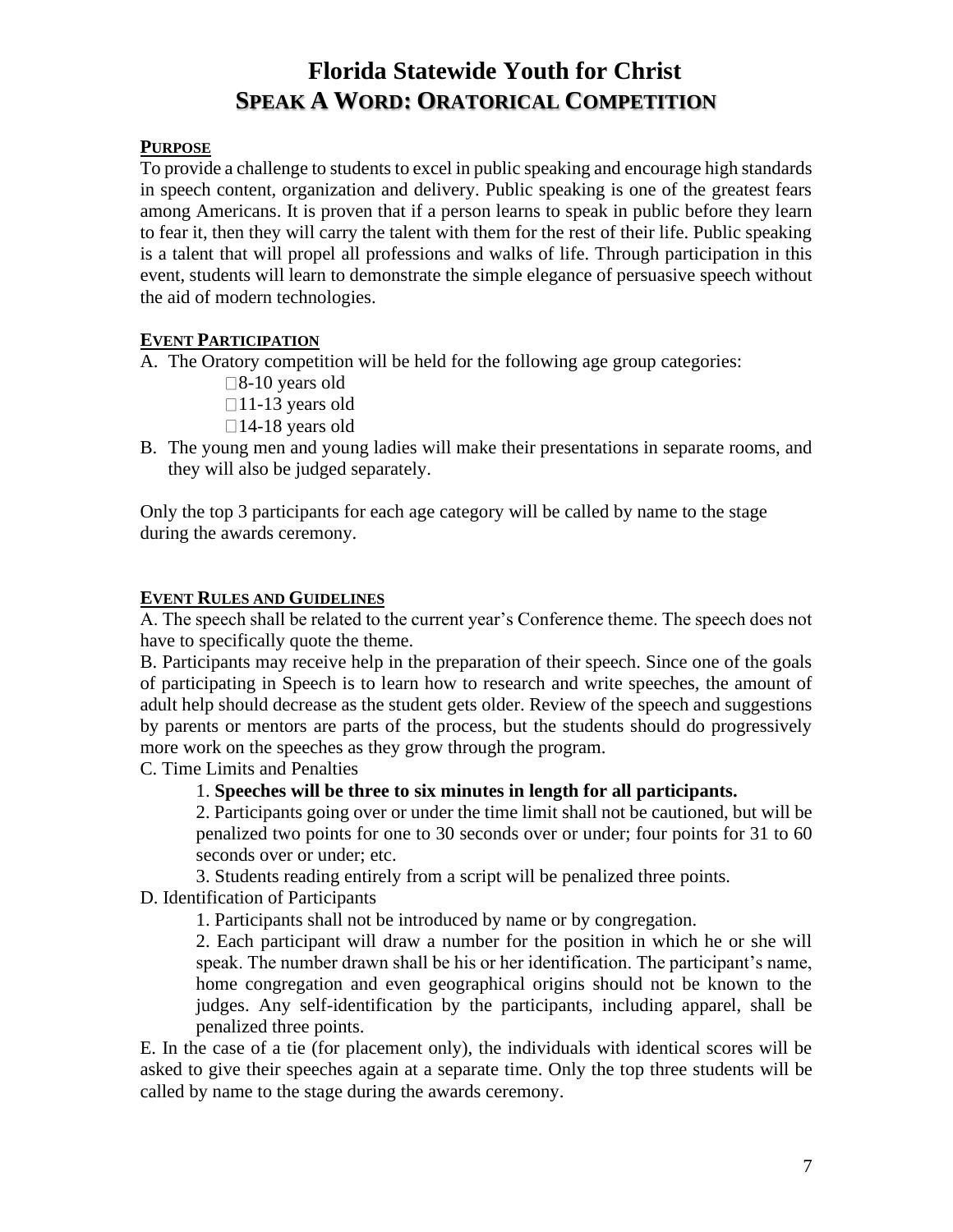F. A written copy of the speech does **NOT** have to be turned in at the time the speech is presented.

#### **JUDGING**

A. Judges should be familiar with all the event rules.

B. Each group must provide one judge for every three participants. (If less than three speakers, a minimum of one judge must be provided.) Please register your judges along with your participants.

C. Every attempt shall be made to ensure fairness in evaluating the event.

D. Although there are definite standards of good oratory and clear principles regarding content, organization, and delivery, these are all matters of value judgment as one attempts to score another's performance.

E. Other Guidelines

1. No spectator may enter or leave the audience while a participant is speaking. **The audience should be alerted to this rule before the event begins.** 

3. An interval of at least one minute shall be allowed between participants.

4. The judges shall not be acquainted with any of the participants, if possible.

5. The judges must use the Official Score Sheets furnished.

6. The judges shall be at different locations in the room.

7. Each judge shall render his final decision on all participants without consultation with other judges or any other person.

8. The results of the judges' decisions shall be kept confidential.

9. Judges are asked not to give advice or attempt to coach the participants after the event.

#### **JUDGES' INSTRUCTIONS FOR ORATORICAL PRESENTATIONS**

Participants may receive help in the preparation of their speech. The speech, conference theme, and the material should receive equitable point value. The scoring has been divided into four phases.

The general intent of each phase is as follows:

#### **PERSONAL QUALITIES – 20 POINTS**

A. Poise - Does the speaker have command of self and of the materials? Is the speaker under control?

B. Personality – Does the speaker appear prideful or haughty? Humble? Is the tone warm and friendly?

C. Appearance – Is dress appropriate? Is the speaker neat, clean, and well-groomed?

D. Attitude – Does the speaker act like he or she desires to be in the event, or is made to participate; command the respect of the audience; or speak "to" people or "at" people? Caution: Don't judge on the externals alone. Be careful with response based on theatrics or emotion alone.

#### **MATERIAL ORGANIZATION – 30 POINTS**

A. Biblical Truths – Is the speech scripturally sound? Are scriptures used or referenced?

B. Adherence to Theme – Does the content of the speech relate to the conference theme? (The actual theme phrase itself does not have to be used.) Or does the speaker use the theme phrase occasionally, while the speech has no relation to the theme subject?

C. Value – Is the content a relevant message? Is the content appropriate to the speaker's age level?

D. Logic – Does the speech present a rational thought process, sequential order to the speech?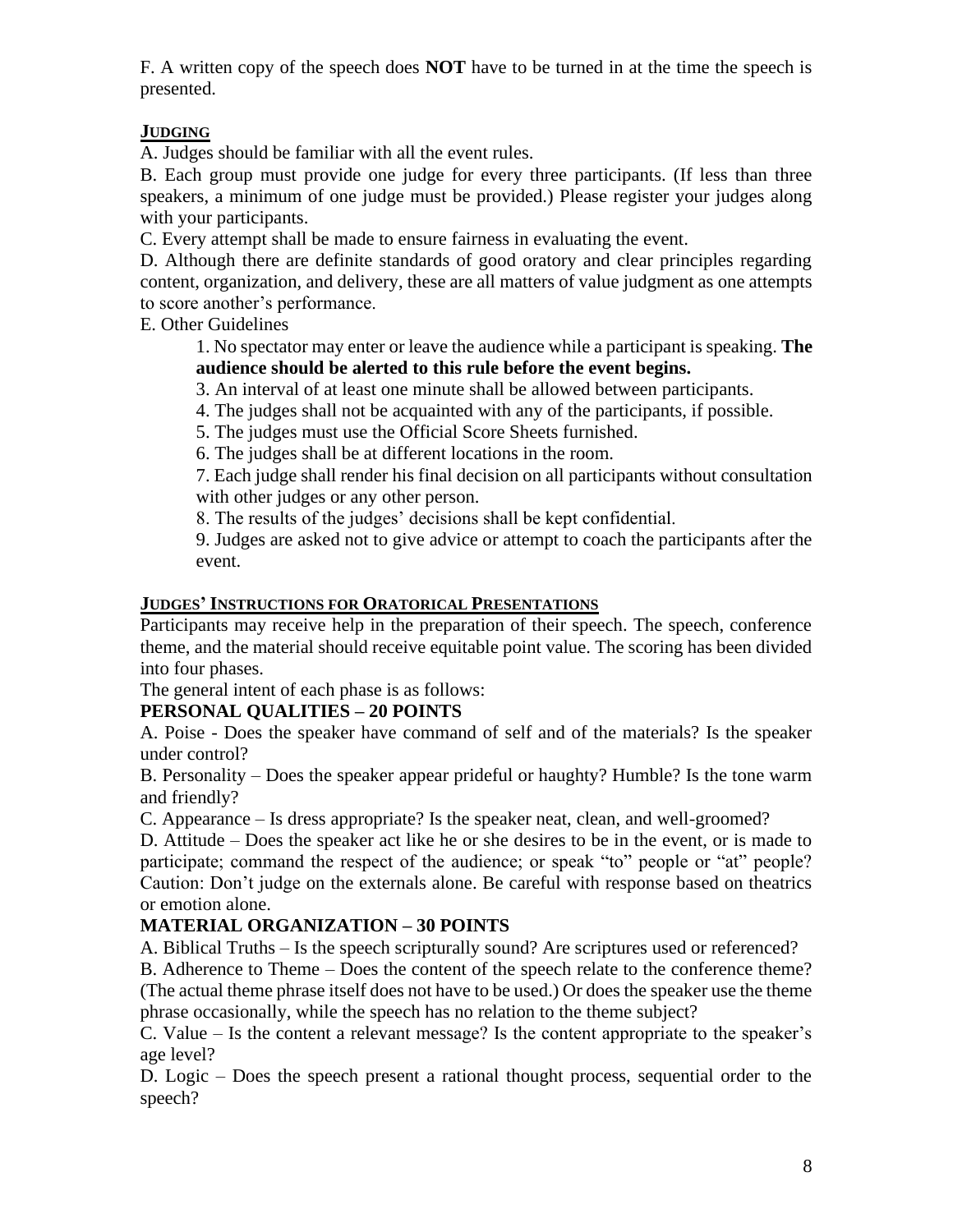#### **DELIVERY AND PRESENTATION – 30 POINTS**

A. Voice – Does the speaker project well? Is the speaker's volume too high or too low? B. Enunciation – Are the speaker's words clear? Does the speaker avoid colloquial slurs? (thang vs. thing) Does the speaker emphasize proper syllables? Are d's, t's, n's and ing's left off the end of words?

C. Pronunciation – Are the speaker's words distinct? Does the speaker observe the rules of proper grammar? Does he or she pause for commas, stop at periods, etc.?

D. Sincerity – Does the speaker feel his or her message? Is the speech personally owned? Is the speech appropriate to the age level? Does the speaker maintain eye contact with the audience?

#### **OVERALL EFFECTIVENESS – 20 POINTS**

A. Appeal – Has the speaker communicated in such a way as to create understanding for his or her subject? Does the conclusion cause the audience to desire to own the message? B. Impression – Does the speaker accomplish his or her purpose? Does the content of the message fit the presentation? (Speaker's personality, gestures, delivery, etc.)

C. Effect – Did the speaker's message and presentation move the audience to action? Did the audience form a conclusion, opinion, etc. based on the speaker's message and presentation?

#### **TOTAL OF A POSSIBLE 100 POINTS**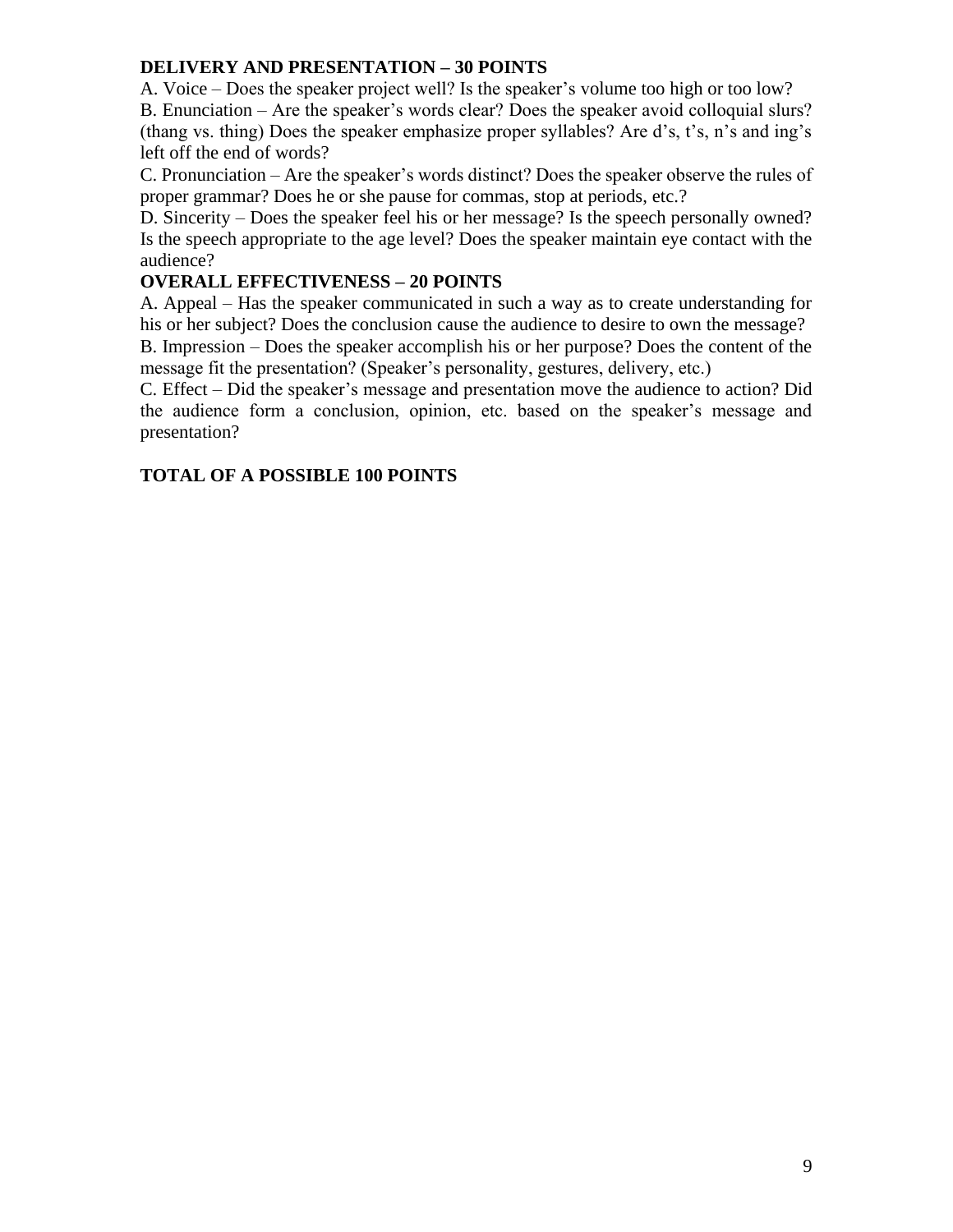## **Florida Statewide Youth for Christ TALES FROM THE BOOK: DRAMA COMPETITION**

#### **PURPOSE**

The purpose of this competition is to stimulate youth to gain personal knowledge and understanding of scripture through a motivation to make the stories applicable and relevant to their own lives. The youth are afforded a medium through which they can express what they have gained through study in an artistic way with a personality and flavor that only the youth can bring.

#### **COMPETITION GUIDELINES**

A. Skits must be centered on the FSY4CC stated theme and should incorporate the scripture reference.

Theme: **'"WALK IT LIKE I TALK IT"**

Scriptural Reference: **LUKE 2:41-52**

- B. Each team/troupe must consist of no less than 3 members.
- C. Each team/troupe will be allotted 5 to 10 minutes to perform their skit
- D. Only one team per congregation will be allowed to participate.
- E. Teams must consist of participants under the age of 21.

#### **JUDGING CRITERIA**

All teams/troupes can expect to be judged on the following criteria:

- $\Box$  Relevance to Theme (how well theme is incorporated into skit)
- $\Box$  Originality (original ideas, creativity, etc.)
- $\Box$  Showmanship (projection of voice, enthusiasm, chemistry amongst actors, etc.)
- $\Box$  Overall performance (preparedness, appeal to audience, quality of show)

#### **SUGGESTIONS**

Props are strongly encouraged. Basic props such as tables and chairs (if needed) will be provided. Any additional props needed to stage the atmosphere and/or to enhance the scenery should be supplied by the individual participating teams/troupes.

Only the top 3 teams will be called by name to the stage during the awards ceremony.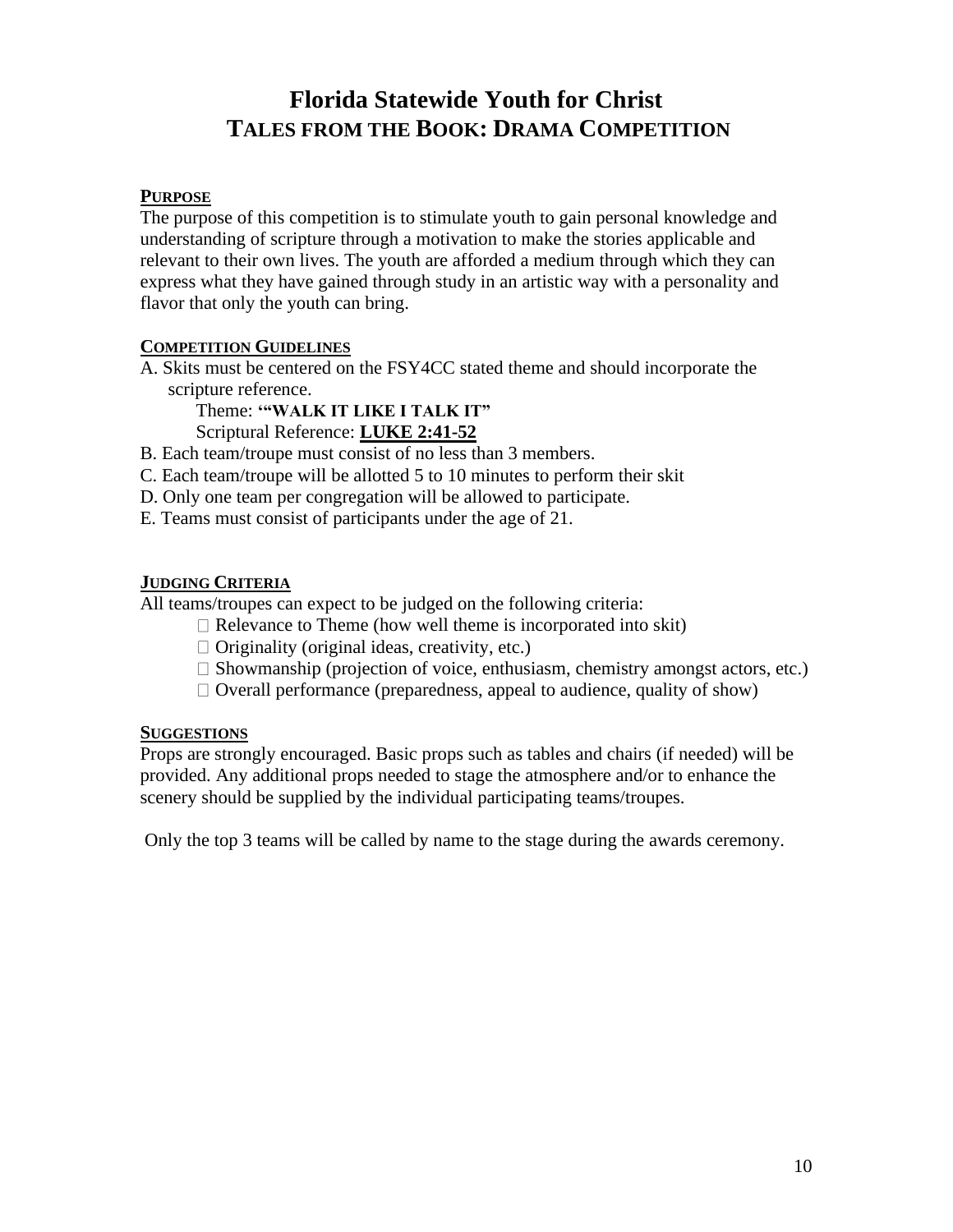### **FSY4CC CONGREGATIONAL MASTER LIST**

CONGREGATION NAME \_\_\_\_\_\_\_\_\_\_\_\_\_\_\_\_\_\_\_\_\_\_\_\_\_\_\_\_\_\_\_\_\_\_\_\_\_\_\_\_\_\_\_

CONTACT PERSON \_\_\_\_\_\_\_\_\_\_\_\_\_\_\_\_\_\_\_\_\_\_\_\_\_\_\_\_\_\_\_\_\_\_\_\_\_\_\_\_\_\_\_\_\_\_\_

#### **Shirt Sizes**: **Youth:** S, M, L, XL **Adult:** S, M, L, XL, 2XL, 3XL, 4XL

|                   | <b>NAME</b> | <b>AGE</b> | $\overline{\phantom{a}}$<br><b>SHIRT</b> | $\cdots$ $\cdots$ $\cdots$<br>SPELLING   BIBLE | $\qquad \qquad$ | $\overline{\phantom{a}}$ | SPEAK COUNT | <b>ART</b>  | <b>DRAMA SKIT</b> |
|-------------------|-------------|------------|------------------------------------------|------------------------------------------------|-----------------|--------------------------|-------------|-------------|-------------------|
|                   |             |            | <b>SIZE</b>                              | <b>BEE</b>                                     | <b>BOWL</b>     | $\mathbf{A}$             | A           | <b>FAIR</b> |                   |
|                   |             |            |                                          |                                                |                 | <b>WORD</b>              | <b>WORD</b> |             |                   |
| 1.                |             |            |                                          |                                                |                 |                          |             |             |                   |
| 2.                |             |            |                                          |                                                |                 |                          |             |             |                   |
| 3.                |             |            |                                          |                                                |                 |                          |             |             |                   |
| 4.                |             |            |                                          |                                                |                 |                          |             |             |                   |
| 5.                |             |            |                                          |                                                |                 |                          |             |             |                   |
| 6.                |             |            |                                          |                                                |                 |                          |             |             |                   |
| 7.                |             |            |                                          |                                                |                 |                          |             |             |                   |
| 8.                |             |            |                                          |                                                |                 |                          |             |             |                   |
| 9.                |             |            |                                          |                                                |                 |                          |             |             |                   |
| 10.               |             |            |                                          |                                                |                 |                          |             |             |                   |
| 11.               |             |            |                                          |                                                |                 |                          |             |             |                   |
| 12.               |             |            |                                          |                                                |                 |                          |             |             |                   |
| 13.               |             |            |                                          |                                                |                 |                          |             |             |                   |
| 14.               |             |            |                                          |                                                |                 |                          |             |             |                   |
| 15.               |             |            |                                          |                                                |                 |                          |             |             |                   |
| 16.               |             |            |                                          |                                                |                 |                          |             |             |                   |
| 17.               |             |            |                                          |                                                |                 |                          |             |             |                   |
| 18.               |             |            |                                          |                                                |                 |                          |             |             |                   |
| 19.               |             |            |                                          |                                                |                 |                          |             |             |                   |
| $\overline{20}$ . |             |            |                                          |                                                |                 |                          |             |             |                   |
| $\overline{21}$ . |             |            |                                          |                                                |                 |                          |             |             |                   |
| 22.               |             |            |                                          |                                                |                 |                          |             |             |                   |
| 23.               |             |            |                                          |                                                |                 |                          |             |             |                   |
| 24.               |             |            |                                          |                                                |                 |                          |             |             |                   |
| 25.               |             |            |                                          |                                                |                 |                          |             |             |                   |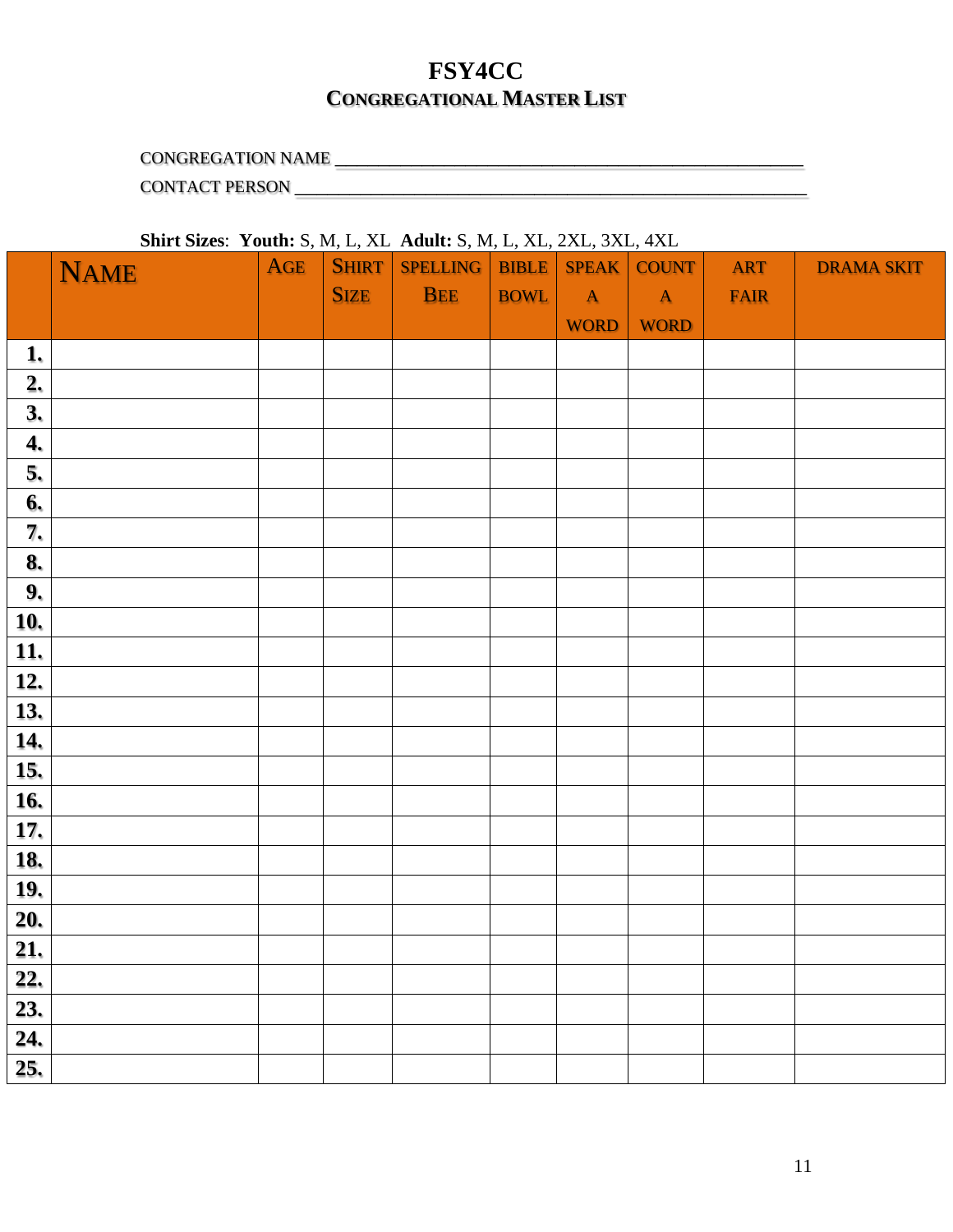#### **2020 Florida State Youth for Christ Conference June 24-27, 2020 Sheraton Miami Airport Hotel & Executive Meeting Center**

### **REGISTRATION FORM**

#### **PARTICIPANT INFORMATION:**

|                                                                                                                            | Gender: Male Female Age: Grade: Crade: Capacanon Contact Contact Age: Crade: Crade: Capacanon Contact Contact C                                                                                                               |
|----------------------------------------------------------------------------------------------------------------------------|-------------------------------------------------------------------------------------------------------------------------------------------------------------------------------------------------------------------------------|
|                                                                                                                            | Shirt Size: Youth $\Box S$ $\Box M$ $\Box L$ $\Box XL$ , Adult $\Box S$ $\Box M$ $\Box L$ $\Box 2XL$ $\Box 3XL$                                                                                                               |
|                                                                                                                            |                                                                                                                                                                                                                               |
|                                                                                                                            |                                                                                                                                                                                                                               |
|                                                                                                                            |                                                                                                                                                                                                                               |
|                                                                                                                            |                                                                                                                                                                                                                               |
|                                                                                                                            | PARENT/GUARDIAN NAME: \\contact \\contact \\contact \\contact \\contact \\contact \\contact \\contact \\contact \\contact \\contact \\contact \\contact \\contact \\contact \\contact \\contact \\contact \\contact \\contact |
|                                                                                                                            | PHONE #: (HOME) ___________________________________(CELL) _______________________                                                                                                                                             |
| YOUTH PARTICIPANTS ONLY<br>Please indicate all areas of the conference you will participate in:<br><b>Bible Bowl Event</b> | <b>Spelling Bee</b>                                                                                                                                                                                                           |
| <b>Tales From The Book (Drama)</b>                                                                                         | <b>Speak A Word (Oratory)</b>                                                                                                                                                                                                 |
| <b>Count A Word (Math)</b>                                                                                                 | <b>Art Fair</b>                                                                                                                                                                                                               |
| <b>DEVOTION</b> (YOUNG MEN):<br><b>SPEECH</b><br><b>PRAYER</b><br>$\Box$ <b>DEVOTION</b> (YOUNG LADIES' SESSION):          | SONG LEADING<br><b>SCRIPTURE READING</b>                                                                                                                                                                                      |
| <b>SPEECH</b>                                                                                                              | <b>PRAYER SONG LEADING</b><br><b>SCRIPTURE READING</b>                                                                                                                                                                        |
| like to work in any of the following areas.                                                                                | <b>ADULT VOLUNTEERS ONLY:</b> We would like for each congregation to have<br>representation in the following areas. Please indicate if you as the parent/guardian would<br>(Name & contact number below)                      |
|                                                                                                                            |                                                                                                                                                                                                                               |
| <b>MEDICAL STAFF</b><br><b>CHAPERONE</b>                                                                                   |                                                                                                                                                                                                                               |
| <b>CONGREGATIONAL INFORMATION:</b>                                                                                         |                                                                                                                                                                                                                               |
|                                                                                                                            |                                                                                                                                                                                                                               |
| Name of Youth Minister/Coordinator/Director:                                                                               |                                                                                                                                                                                                                               |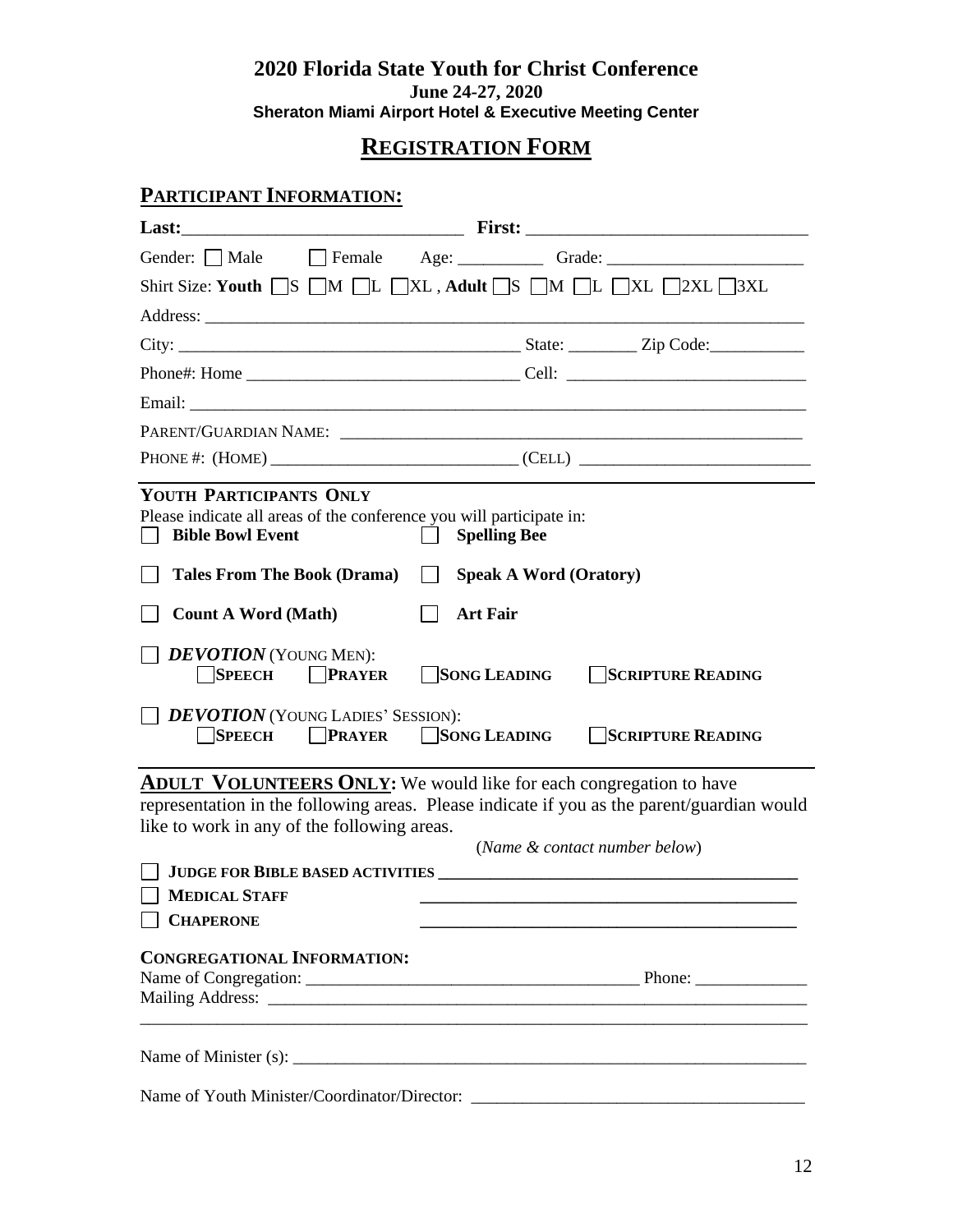## **Florida Statewide Youth for Christ Conference Rules and Guidelines**

All conference attendees and participants are asked to read, understand and agree to the following set of approved conference guidelines. These rules and guidelines are developed to ensure that all participants of the conference enjoy the activities, program and Christian fellowship offered at the conference and to prevent any critical reflection upon the cause of Christ. Thus, it is essential that each congregation closely screen counselors and the youth that they send to the conference.

## **DECORUM:** *(Please read and initial on the indicated line after each item)*

- 1. No drugs, un-prescribed prescription drugs, alcohol, smoking or weapons will be allowed at the Conference. Unless stated on the medical release document. Will not engage in intimate sexual behavior during this conference. Parent Youth Youth Z 2. All youth must be under the guidance of a counselor/chaperon. One counselor for every five (5) youth. All male youth must have an adult male counselor and all female youth must have an adult female counselor. Parent \_\_\_\_\_\_\_\_ Youth \_\_\_\_\_\_\_\_ 3. All participants and youth are required to remain on the Conference grounds and attend classes throughout the conference. Only approved counselors can accompany youth off conference grounds after signing out with the registration staff. Parent Youth Youth The Youth  $\sim$ 4. All youth are to be in their assigned room by curfew (midnight). No boys in girl's rooms and no girls in boy's rooms. Parent Youth Youth Z 5. All participants are to wear modest apparel to classes, lectures and worship services. (NO SHORT-SHORTS, MIDRIFF, SAGGING, ETC.) Parent \_\_\_\_\_\_\_\_ Youth \_\_\_\_\_\_\_\_ 6. All participants must have a BIBLE. Parent \_\_\_\_\_\_\_\_ Youth \_\_\_\_\_\_\_\_ 7. All attendees and participants MUST REGISTER and wear identification to attend any
- session. Parent Youth The Youth The Youth The Youth The Youth The Youth The Youth The Youth The Youth The Youth The Youth The Youth The Youth The Youth The Youth The Youth The Youth The Youth The Youth The Youth The Youth The Youth 8. **Any violations of the rules above may constitute expulsion from the Conference.**

Parent \_\_\_\_\_\_\_\_ Youth \_\_\_\_\_\_\_\_

I have read and agree to comply with the above rules and regulations of the Florida Statewide Youth for Christ Conference and am aware that violations of the above rules and regulations will subject me to disciplinary action as deemed by the Conference Disciplinary Board.

(Youth) \_\_\_\_\_\_\_\_\_\_\_\_\_\_\_\_\_\_\_\_\_\_\_\_\_\_ \_\_\_\_\_\_\_\_\_\_\_\_

(Parent/Guardian) \_\_\_\_\_\_\_\_\_\_\_\_\_\_\_\_\_\_\_\_\_\_\_\_ *\_\_\_\_\_\_\_\_\_\_*

*Signature Date*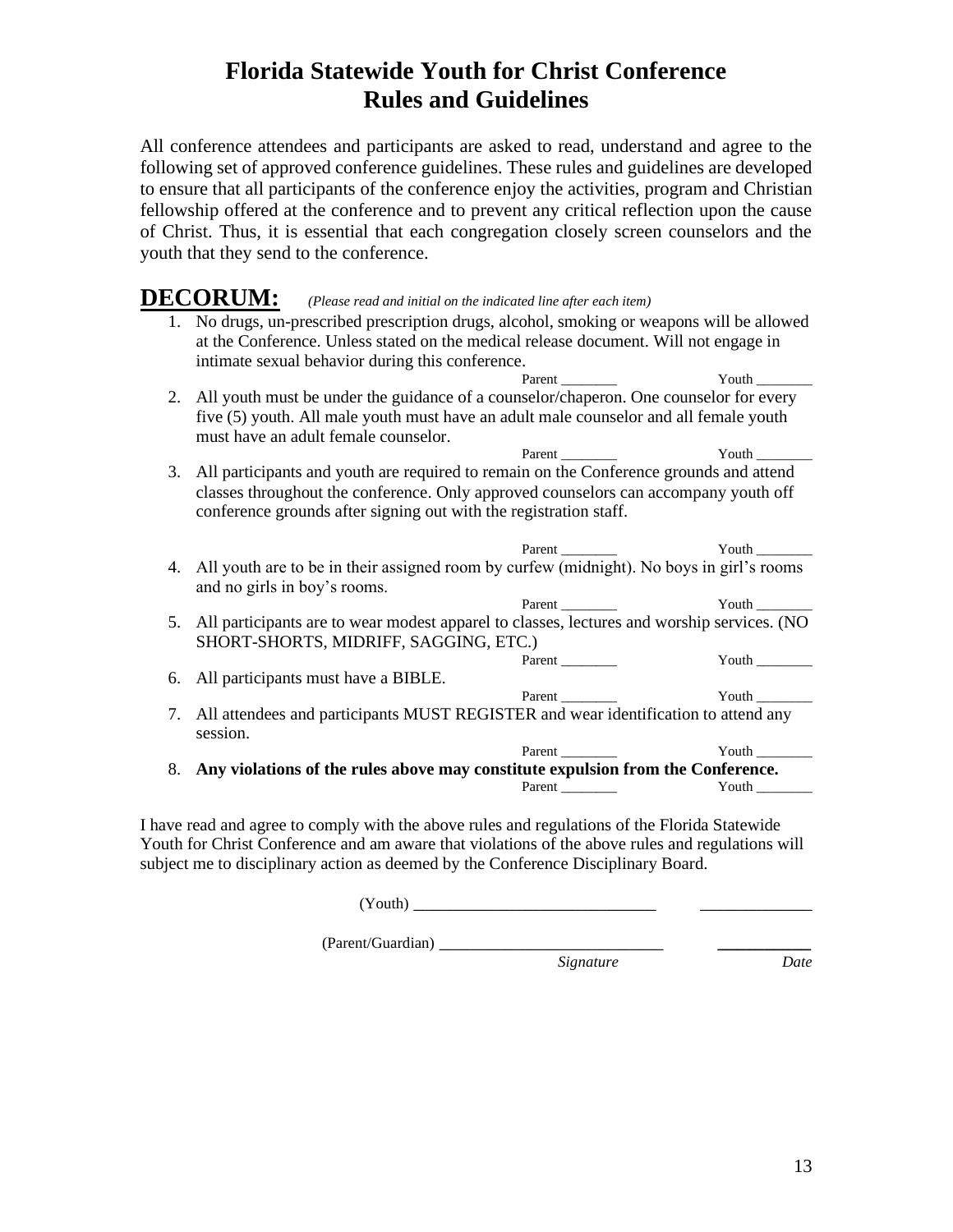## **Bible Bowl Team List**

|   | <b>Bible Bowl Team Contact Name</b>                                                                                         |                      |                       |                        |                      |  |
|---|-----------------------------------------------------------------------------------------------------------------------------|----------------------|-----------------------|------------------------|----------------------|--|
|   | Congregation Name_                                                                                                          |                      |                       |                        |                      |  |
|   | <b>INSTRUCTIONS:</b> In first Column PRINT participant's name,<br>then place an "X" to indicate the participant's age group |                      |                       |                        |                      |  |
|   | <b>Participants Name</b>                                                                                                    | $5 - 7$<br>years old | $8 - 10$<br>years old | $11 - 13$<br>years old | $14-19$<br>years old |  |
|   |                                                                                                                             |                      |                       |                        |                      |  |
| ↑ |                                                                                                                             |                      |                       |                        |                      |  |
| 3 |                                                                                                                             |                      |                       |                        |                      |  |
| 4 |                                                                                                                             |                      |                       |                        |                      |  |

|                | <b>Bible Bowl Team Contact Name</b>                                                                                  |                      |                       |                        |                      |  |
|----------------|----------------------------------------------------------------------------------------------------------------------|----------------------|-----------------------|------------------------|----------------------|--|
|                | <b>Congregation Name</b>                                                                                             |                      |                       |                        |                      |  |
|                | INSTRUCTIONS: In first Column PRINT participant's name,<br>then place an "X" to indicate the participant's age group |                      |                       |                        |                      |  |
|                | <b>Participants Name</b>                                                                                             | $5 - 7$<br>years old | $8 - 10$<br>years old | $11 - 13$<br>years old | $14-19$<br>years old |  |
|                |                                                                                                                      |                      |                       |                        |                      |  |
| ◠              |                                                                                                                      |                      |                       |                        |                      |  |
| 3              |                                                                                                                      |                      |                       |                        |                      |  |
| $\overline{4}$ |                                                                                                                      |                      |                       |                        |                      |  |

|   | <b>Bible Bowl Team Contact Name_</b>                                                                                        |                      |                       |                      |                      |  |
|---|-----------------------------------------------------------------------------------------------------------------------------|----------------------|-----------------------|----------------------|----------------------|--|
|   | Congregation Name                                                                                                           |                      |                       |                      |                      |  |
|   | <b>INSTRUCTIONS:</b> In first Column PRINT participant's name,<br>then place an "X" to indicate the participant's age group |                      |                       |                      |                      |  |
|   | <b>Participants Name</b>                                                                                                    | $5 - 7$<br>years old | $8 - 10$<br>years old | $11-13$<br>years old | $14-19$<br>years old |  |
|   |                                                                                                                             |                      |                       |                      |                      |  |
| ◠ |                                                                                                                             |                      |                       |                      |                      |  |
| 3 |                                                                                                                             |                      |                       |                      |                      |  |
|   |                                                                                                                             |                      |                       |                      |                      |  |

\*Please note that Bible Bowl Teams lists are due by **April 30, 2020**. **Email to: [fsy4cc@gmail.com](mailto:fsy4cc@gmail.com)** \*Make Copies if needed for additional teams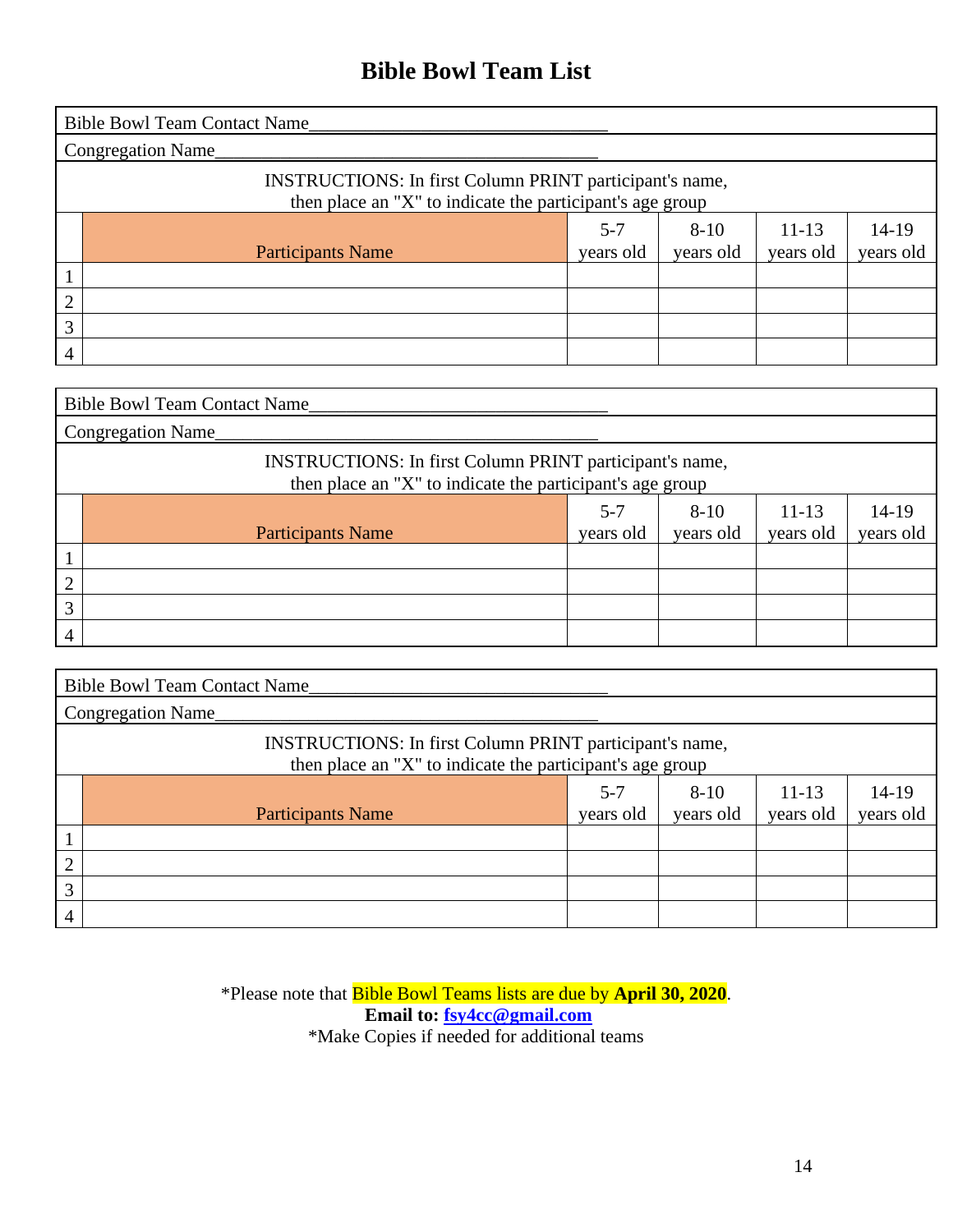## **Math Team List**

|                | Math Team Contact Name                                                                                               |                       |                    |  |  |  |
|----------------|----------------------------------------------------------------------------------------------------------------------|-----------------------|--------------------|--|--|--|
|                | Congregation Name_                                                                                                   |                       |                    |  |  |  |
|                | INSTRUCTIONS: In first Column PRINT participant's name,<br>then place an "X" to indicate the participant's age group |                       |                    |  |  |  |
|                | <b>Participants Name</b>                                                                                             | Middle School<br>Team | Highschool<br>Team |  |  |  |
|                |                                                                                                                      |                       |                    |  |  |  |
| $\overline{2}$ |                                                                                                                      |                       |                    |  |  |  |
| 3              |                                                                                                                      |                       |                    |  |  |  |
| 4              |                                                                                                                      |                       |                    |  |  |  |
| 5              |                                                                                                                      |                       |                    |  |  |  |

|   | <b>Math Team Contact Name</b>                                                                                        |                       |                    |  |  |  |
|---|----------------------------------------------------------------------------------------------------------------------|-----------------------|--------------------|--|--|--|
|   | Congregation Name                                                                                                    |                       |                    |  |  |  |
|   | INSTRUCTIONS: In first Column PRINT participant's name,<br>then place an "X" to indicate the participant's age group |                       |                    |  |  |  |
|   | <b>Participants Name</b>                                                                                             | Middle School<br>Team | Highschool<br>Team |  |  |  |
|   |                                                                                                                      |                       |                    |  |  |  |
| റ |                                                                                                                      |                       |                    |  |  |  |
| 3 |                                                                                                                      |                       |                    |  |  |  |
| 4 |                                                                                                                      |                       |                    |  |  |  |
|   |                                                                                                                      |                       |                    |  |  |  |

\*Each congregation may only register one middle school team & one high school team. **SEE SAMPLE PROBLEMS ON THE NEXT PAGE**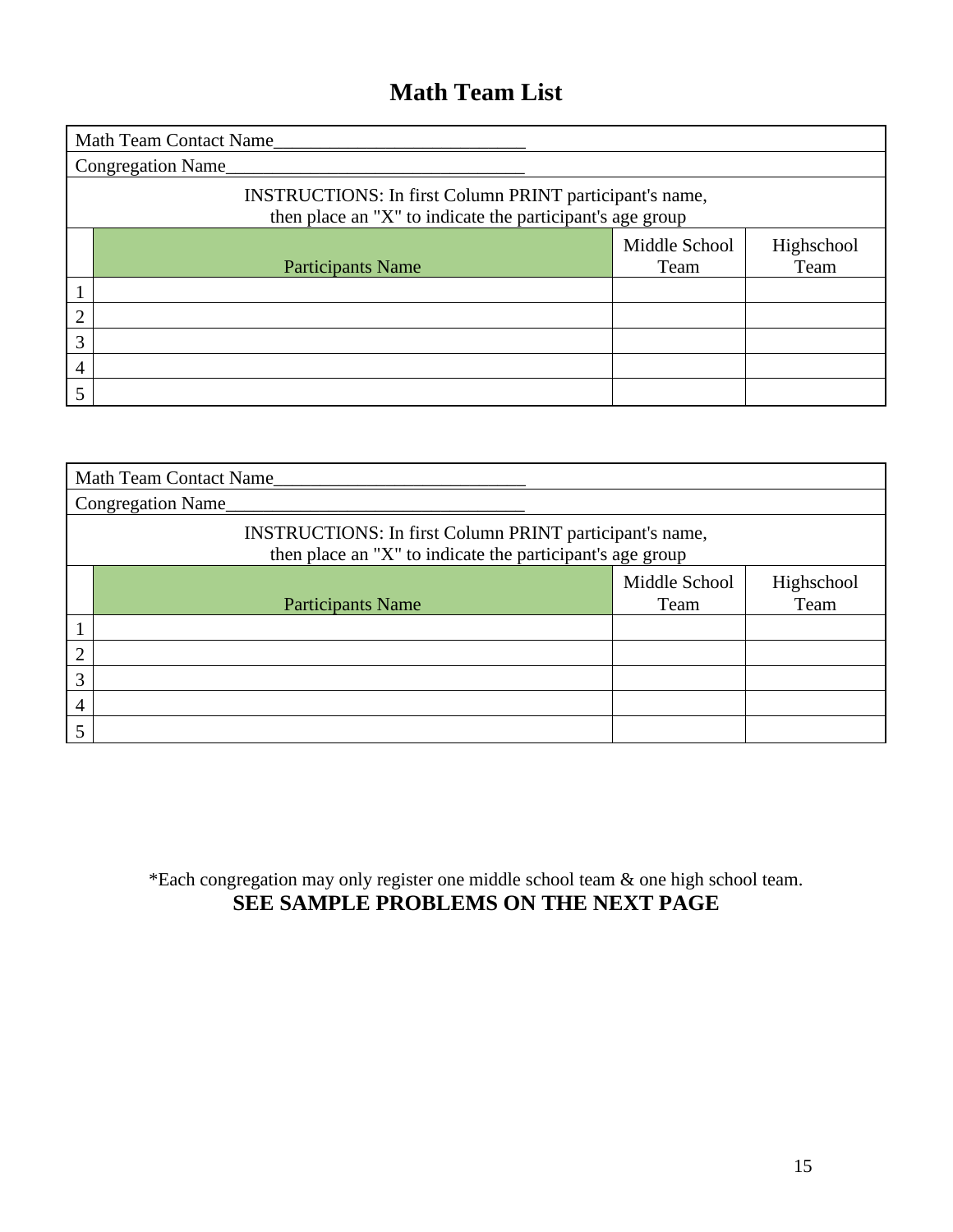### **SAMPLE TEST**

#### *Count on the Word***: A Numerical Study of 1 & 2 Corinthians**

#### **High School Competition (9th – 12th Grades)**

#### **TEST**

| Team Names (5 MAX) | 4. |  |  |  |
|--------------------|----|--|--|--|
|                    | C. |  |  |  |
|                    |    |  |  |  |
|                    |    |  |  |  |
| Congregation:      |    |  |  |  |

| <b>Final Answers</b> |  |
|----------------------|--|
| Answer #1            |  |
| Answer #2            |  |
| Answer #3            |  |
| Answer #4            |  |
| Answer #5            |  |
| Answer #6            |  |

#### **RULES for** *Count on the Word*

- You have 30 minutes to search for and locate numbers in the book of Job and Ephesians.
- To obtain the answer, participants are required to complete a series of mathematical equations limited to addition, subtraction, multiplication, and division.
- The winner is determined by whoever **correctly** answers **each** question in the **least** amount of time.
- In the event of a tie, you will answer math questions, following the same format, from the book of Judges.
- All answers must be written on the front page in the "Final Answers Section". Answers not written in the "Final Answers Section" will not be counted.
- Round all your answers to the second decimal place. For example: 2.54398 should be rounded to 2.54
- Mathematical symbols used:
	- $\bullet$  (+) add
	- (-) subtract
	- $\bullet$  (/) divide
	- $(x)$  multiply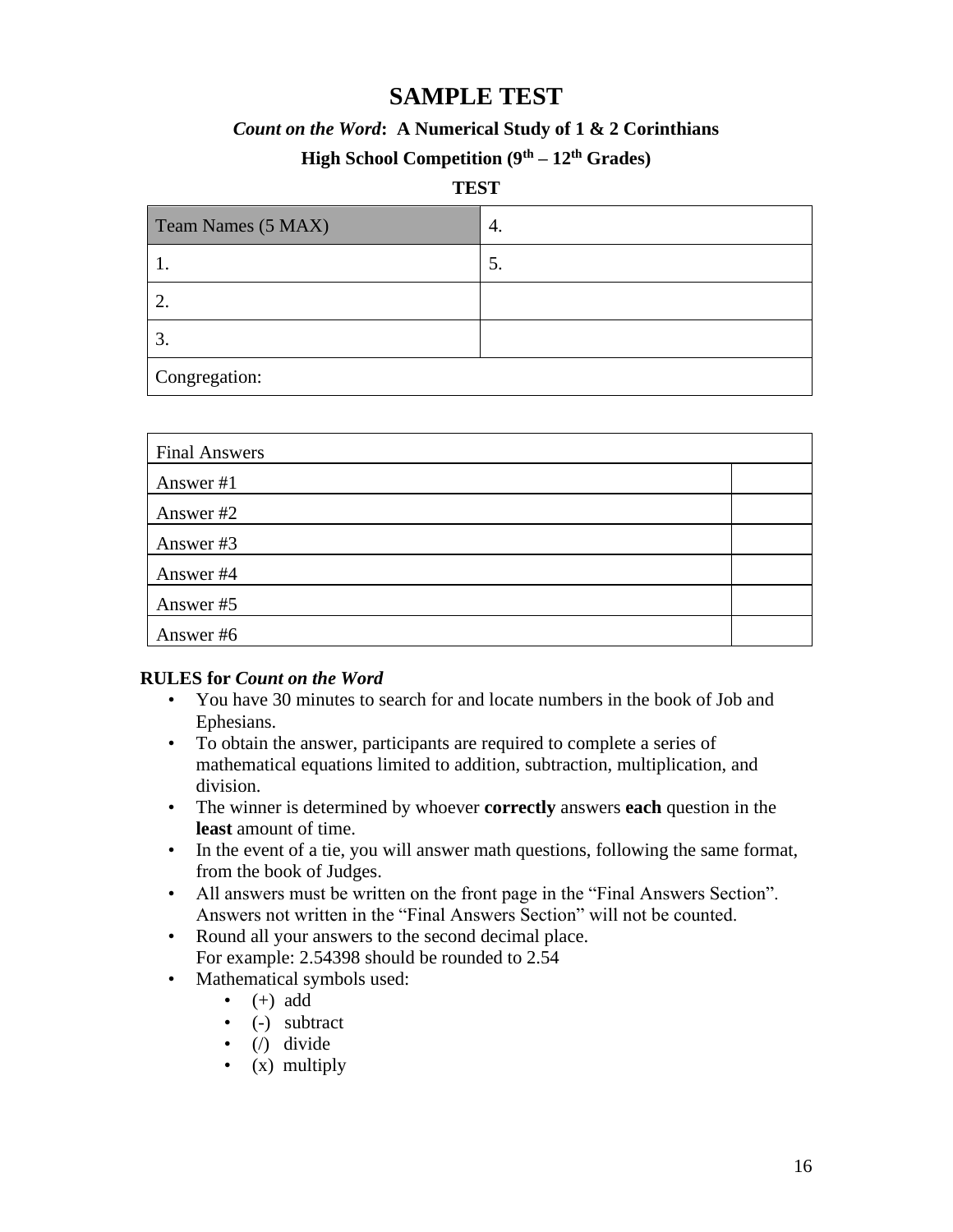| <b>Chapter</b> | <b>Verse</b>     | <b>Clue</b>                                                  | <b>Answer</b>  |
|----------------|------------------|--------------------------------------------------------------|----------------|
|                |                  | <b>Question #1</b>                                           |                |
| 13             | $\mathbf{1}$     | Add the three numbers                                        | 8              |
|                |                  |                                                              | $\pm$          |
|                |                  | Number of times the word "FEAR" is mentioned 2               |                |
|                |                  | Corinthians 7                                                | 3              |
|                |                  |                                                              | $\mathbf{X}$   |
| 14             | 19               | The larger number minus the lower number                     | 9995           |
|                |                  |                                                              | $\mathrm{+}$   |
| 12             | $\overline{2}$   | How many years ago was one caught up to the<br>third heaven? | 14             |
|                |                  |                                                              | 109,959        |
|                |                  | Answer #1                                                    |                |
|                |                  |                                                              |                |
|                |                  | Question #2                                                  |                |
|                |                  | Number of chapters in First Corinthians                      | 16             |
|                |                  |                                                              | $\mathbf{X}$   |
|                |                  | Number of verses in First Corinthians chapter 13             | 13             |
|                |                  |                                                              | $\prime$       |
|                |                  | Number of chapters in Second Corinthians                     | 13             |
|                |                  |                                                              | $+$            |
|                |                  | Number of verses in Second Corinthians chapter 3             | 18             |
|                |                  |                                                              |                |
|                |                  | Number of epistles Paul wrote to the Corinthians             | $\overline{2}$ |
|                |                  | Answer #2                                                    | 32             |
|                |                  |                                                              |                |
|                |                  | Question #3                                                  |                |
| 12             | $\boldsymbol{2}$ | Number of years                                              | 14             |
|                |                  |                                                              |                |
|                |                  | Jesus was seen by over ________ number of brethren           |                |
| 15             | 6                | at once                                                      | 500            |
|                |                  |                                                              | $\sqrt{2}$     |
| 4              | 15               | Number of instructors in Christ                              | 10,000         |
|                |                  |                                                              | X              |
|                |                  | In the church I would rather speak                           |                |
| 14             | 19               | with my understanding                                        | 5              |
|                |                  | How many times did Paul receive stripes from the             | $\mathbf X$    |
| 11             | 24               | Jews?                                                        | 5              |
|                |                  | Answer #3                                                    | $-1.25$        |
|                |                  |                                                              |                |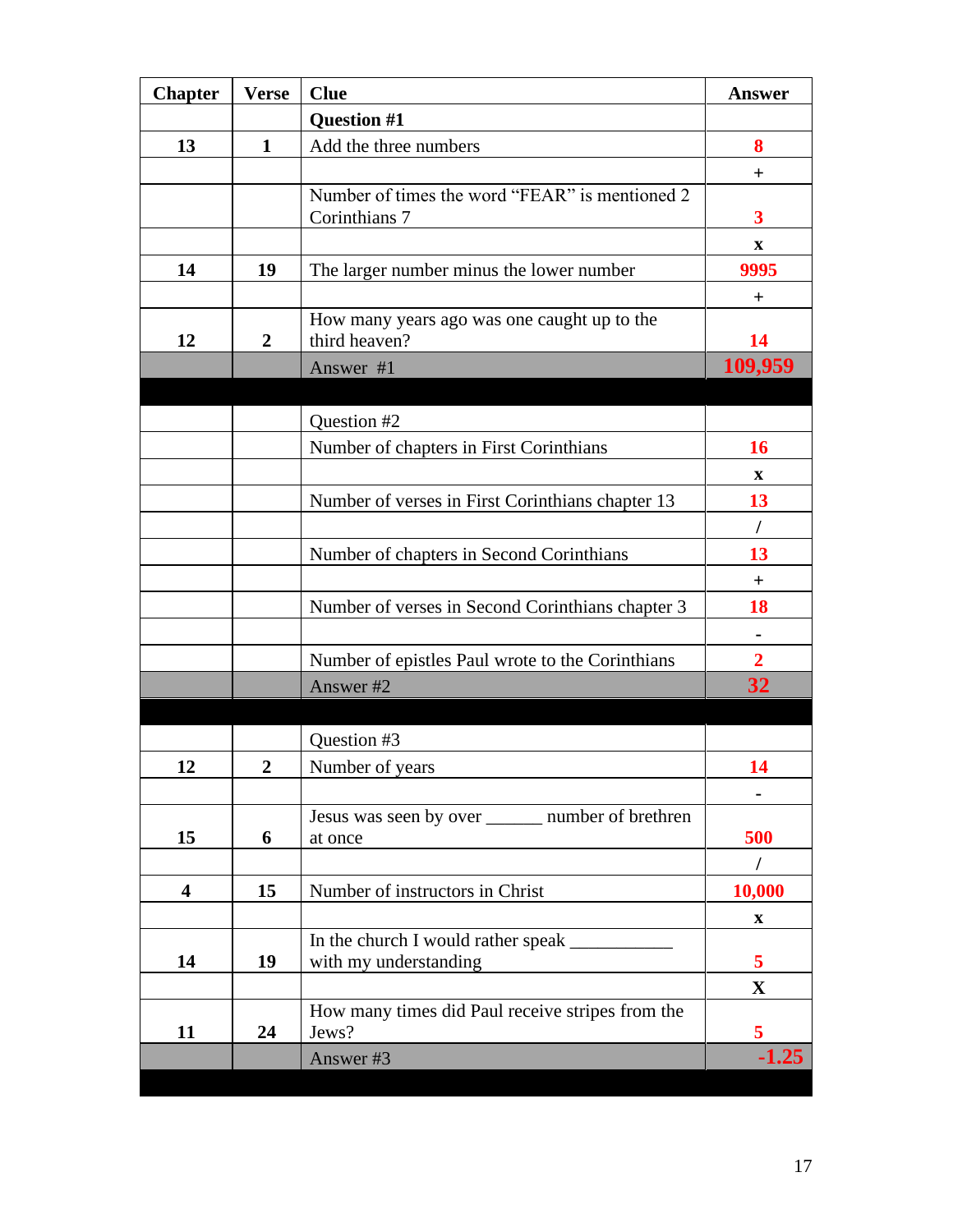|    |                         | Question #4                                       |              |
|----|-------------------------|---------------------------------------------------|--------------|
| 8  | $\overline{\mathbf{4}}$ | There is no other God but                         | 1            |
|    |                         |                                                   | $+$          |
| 10 | 8                       | In one day this many people fell                  | 23,000       |
|    |                         |                                                   | $^{+}$       |
| 11 | 24                      | Multiply the two numbers                          | 195          |
|    |                         |                                                   | X            |
|    |                         | Number of times the word "SPIRIT" is mentioned in |              |
|    |                         | 2 Corinthians chapter 3                           | 7            |
|    |                         |                                                   |              |
| 3  |                         | How many times is the word "ONE" is mentioned?    |              |
|    |                         | Answer #4                                         | 23,196       |
|    |                         |                                                   |              |
|    |                         | Question #5                                       |              |
| 15 | 5                       | The number that saw Jesus                         | 12           |
|    |                         |                                                   | X            |
|    |                         | How many died in one day because of sexual        |              |
| 10 | 8                       | immorality?                                       | 23,000       |
|    |                         | Number of times the word "ZEAL" is mentioned in   | $\mathbf X$  |
|    |                         | 1 Corinthians 7                                   | $\mathbf{2}$ |
|    |                         |                                                   | $\mathbf{X}$ |
|    |                         | Number of times the word "IMMORALITY" is used     |              |
|    |                         | in 1 Corinthians                                  | 6            |
|    |                         |                                                   |              |
|    |                         | Answer #5                                         | 3,312,000    |
|    |                         |                                                   |              |
|    |                         | Question #6                                       |              |
| 15 | 6                       | The number of brethren divided by one hundred     | 5            |
|    |                         |                                                   | $\mathbf X$  |
|    |                         |                                                   |              |
| 12 | $\overline{2}$          | Number of months equal to the number of years     | 168          |
|    |                         |                                                   | $\ddot{}$    |
|    |                         | Total number of chapters in 1 & 2 Corinthians     | 29           |
|    |                         |                                                   | $\prime$     |
|    |                         | The number of verses in 1 Corinthians 15          | 58           |
|    |                         |                                                   |              |
|    |                         | The number of verses in 2 Corinthian 6            | 18           |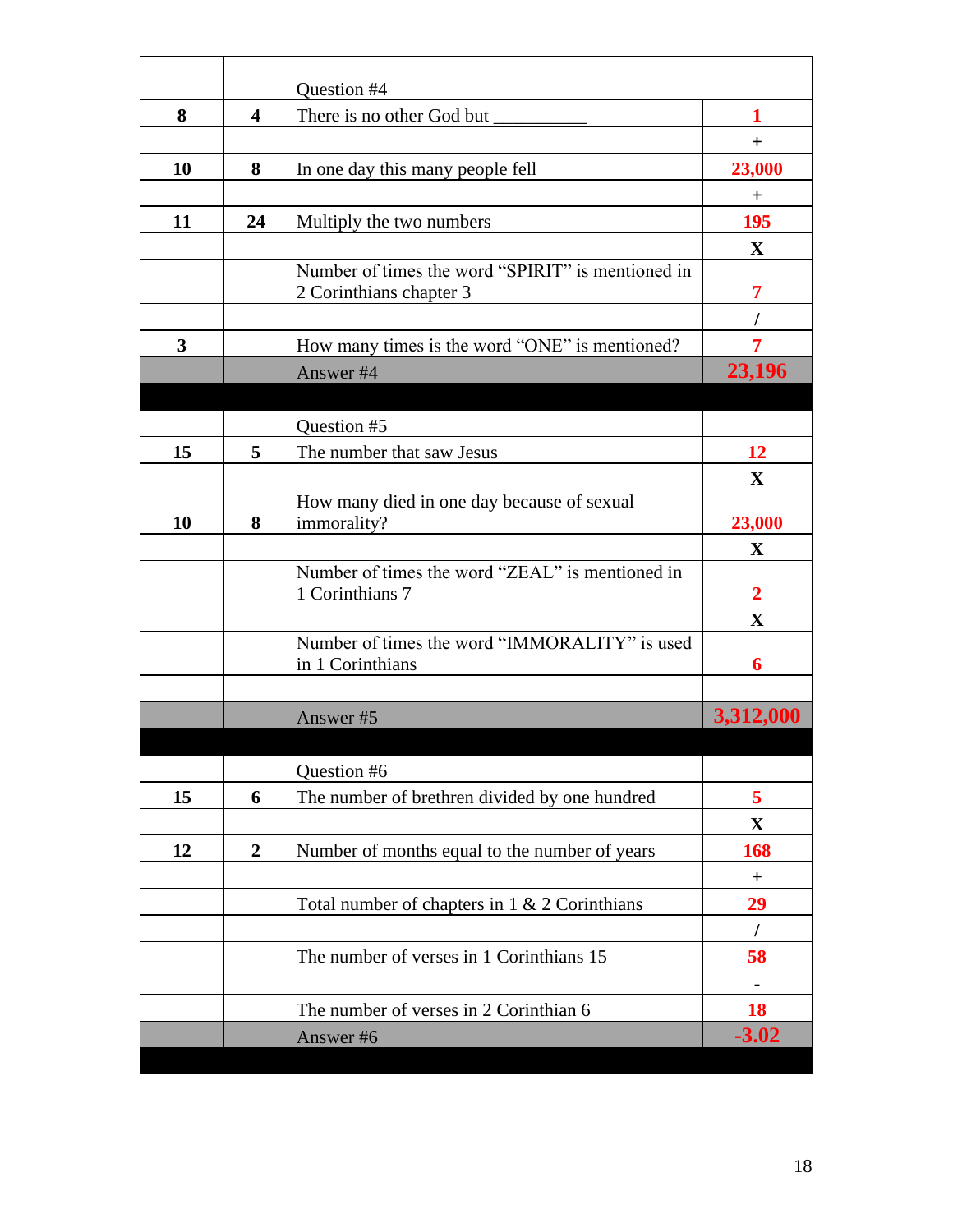# **Florida Statewide Youth for Christ Conference 2020 Presentation of Young Christian Men and Ladies**

**"In Loving Tribute to Sister Ruby L. and Brother Leroy A. Adams"**

My fellow Saints in Christ the time has come that we prepare our young Christian ladies and gentlemen for the upcoming Youth for Christ Conference events. **One event that requires special preparation, is our annual presentation of young Christian Ladies and Men.** 

The purpose of this program is to present young Christian ladies and men who have achieved academic success and graduated high school in the class of 2020, whose leadership recommends as being an example of the believers (I Timothy 4:12), and who demonstrate the art of adding to their faith the Christian graces outlined in II Peter 1:5-7.

Each participant is required to submit a biographical letter of 200 words or more signed by his or her Minister, Elder or youth Minister, a self-photo, completed biographical information sheet and presentation scoring sheet. **The biographical letter of 200 words or more must describe your academic accomplishments, future goals, describe your participation in the church and in your community, philosophy of Christian living, and what you can do to be a more faithful and dedicated Christian.**

Please email all materials, photos, biographical letter, and scoring sheet content to the **[fsy4cc@gmail.com](mailto:fsy4cc@gmail.com) . DEADLINE FOR THESE MATERIALS IS JUNE 1, 2020.**

#### **PRESENTATION ATTIRE, (MODEST APPAREL):**

**Ladies 12th grade: Graduating in 2020 school year.** Dress: White dress of modest apparel, white shoes, and pearl-like accessories.

**Gentlemen 12th grade: Graduating in 2020 school year.** Formal black suit, white shirt, black tie, and black shoes.

All participants are required to be registered with and attend the 2020 Youth Conference.

**The Honorees will be celebrated at the awards banquet on Friday, June 26, 2020**, at the **Sheraton Miami Airport Hotel & Executive Meeting Center.** There will be a promenade march highlighting each participant, along with a presentation. [**Note that the banquet ticket is included in general conference registration fee.]** 

Please encourage all our qualified youth to participate in honorable programs such as these. With everyone's help and prayers, we will make this the best Youth Conference ever!

Yours in Christ,

Anthony T. Adams Florida Youth for Christ Statewide Coordinator The Presentation Committee 2020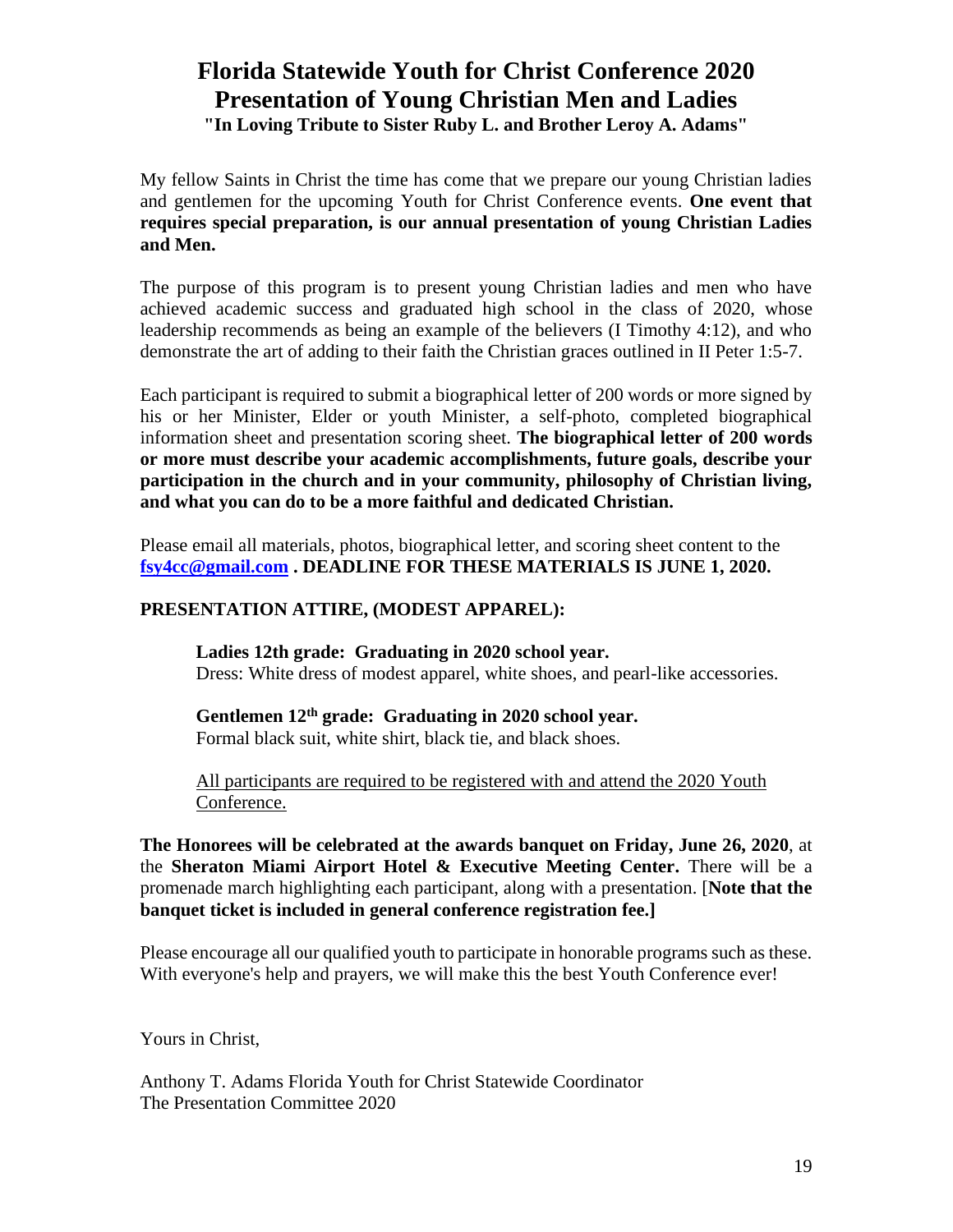## **Florida Statewide Youth for Christ Conference 2020 Presentation of Young Christian Men and Ladies**

| <b>Biographical Information Sheet</b> |  |
|---------------------------------------|--|
|                                       |  |

| Name:                |       |                                                                                                                                                                                                                                                                                   |       |              |
|----------------------|-------|-----------------------------------------------------------------------------------------------------------------------------------------------------------------------------------------------------------------------------------------------------------------------------------|-------|--------------|
|                      | First | Last                                                                                                                                                                                                                                                                              |       |              |
|                      |       |                                                                                                                                                                                                                                                                                   |       |              |
|                      | City  | State                                                                                                                                                                                                                                                                             | Zip   |              |
|                      |       |                                                                                                                                                                                                                                                                                   | City  | <b>State</b> |
|                      |       | First                                                                                                                                                                                                                                                                             | Last  |              |
|                      | First |                                                                                                                                                                                                                                                                                   | Last  |              |
|                      |       | City                                                                                                                                                                                                                                                                              | State | Zip          |
|                      |       |                                                                                                                                                                                                                                                                                   |       |              |
|                      |       |                                                                                                                                                                                                                                                                                   |       |              |
|                      |       | Achievements (Scholastically and in the Community): _____________________________                                                                                                                                                                                                 |       |              |
|                      |       |                                                                                                                                                                                                                                                                                   |       |              |
|                      |       | State your spiritual philosophy of Christian living: ____________________________                                                                                                                                                                                                 |       |              |
| dedicated Christian. |       | Special reminder: Please submit your biographical letter of 200 words or more describing<br>your academic accomplishments, your participation in the church and in your community,<br>future goals, philosophy of Christian living, and what you can do to be a more faithful and |       |              |

**Deadline: June 01, 2020 Email To: [fsy4cc@gmail.com](mailto:fsy4cc@gmail.com)**